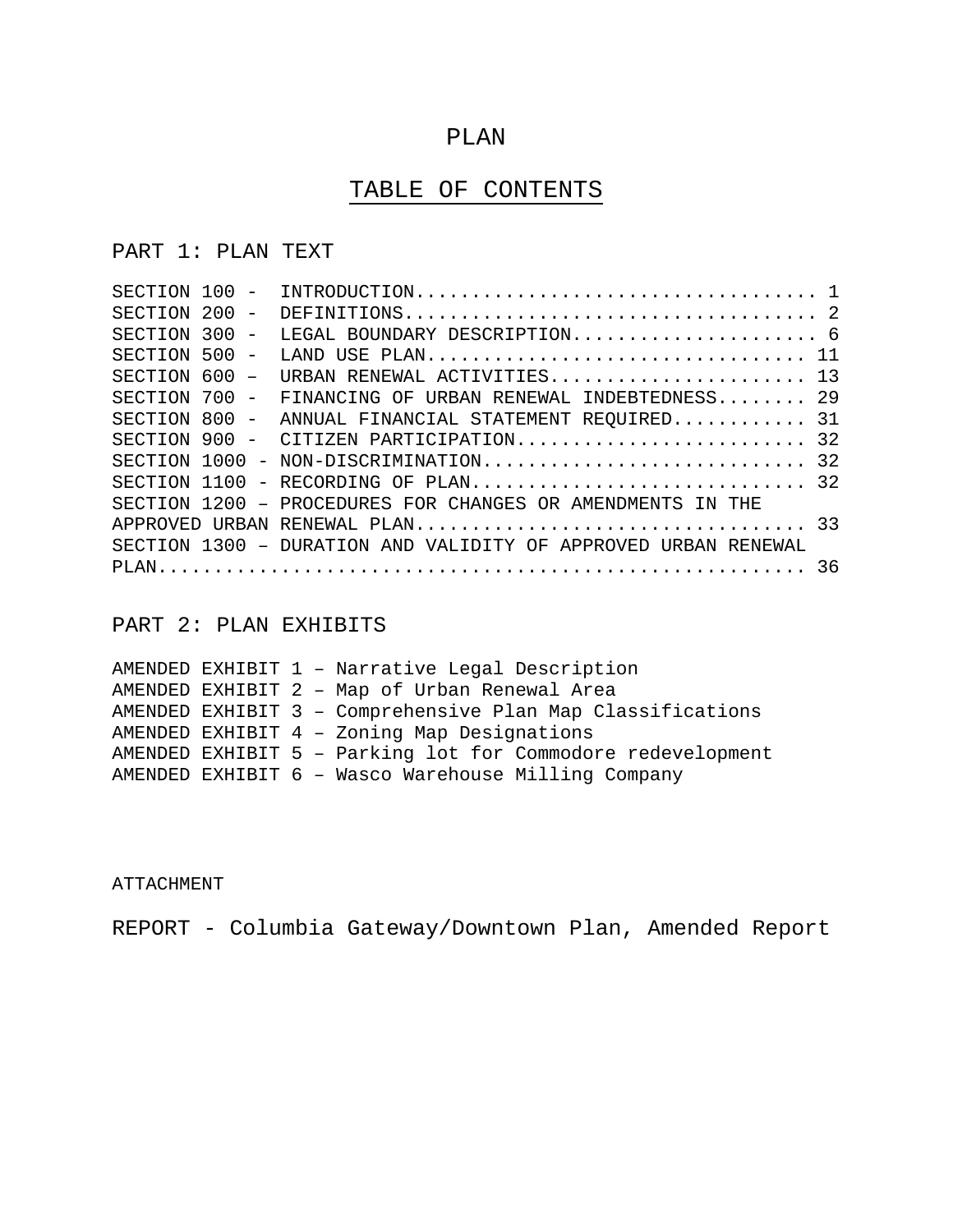#### SECTION 100 - INTRODUCTION

The Columbia Gateway/Downtown Plan (the "Plan"), as amended, governs the 318.12 acre Columbia Gateway/Downtown Urban Renewal Area (the "Area") of the City of The Dalles, Oregon. The Area was established in 1990, amended in 1993 to reduce its size, and amended further in 1998, also to reduce its size. A substantial amendment of the Plan was adopted in 2009 to increase the size of the Area and the maximum indebtedness allowed under the Plan. The Area consists of a single geographic area with an amended certified 1998/99 base year assessed value of \$24,866,020.

This Plan consists of two parts - Part 1, Text and Part 2, Exhibits, and has been prepared by the Urban Renewal Agency pursuant to the provisions of Chapter 457 of the Oregon Revised Statutes, the Oregon Constitution and all other applicable state and local laws.

#### SECTION 110 - CITY/AGENCY RELATIONSHIP

The Governing Body (Council) of the City of The Dalles on April 23, 1990, by Ordinance Number 90-1106, declared that blighted areas exist within the City and that there is a need for an urban renewal agency to function within the City. The City Council, by the approval of such Ordinance Number 90—1106, and in accordance with the provisions of ORS 457.045 (2), appointed an Urban Renewal Agency consisting of eleven (11) members. 1998, the Council adopted ordinance Number 98 – 1228, designating the members of the Council as the Urban Renewal Agency. Pursuant to ORS 457.035, the Urban Renewal Agency is a public body corporate and politic.

The relationship between the City of The Dalles, an Oregon Municipal Corporation and The Dalles Urban Renewal Agency, a public body corporate and politic, shall be as contemplated by Chapter 457 of the Oregon Revised Statutes. Nothing contained in this Amended Plan, nor the City's supplying of services or personnel, nor the budgeting requirements of this Amended-Plan shall in any way be construed as departing from or disturbing the relationship contemplated by Chapter 457 of the Oregon Revised Statutes.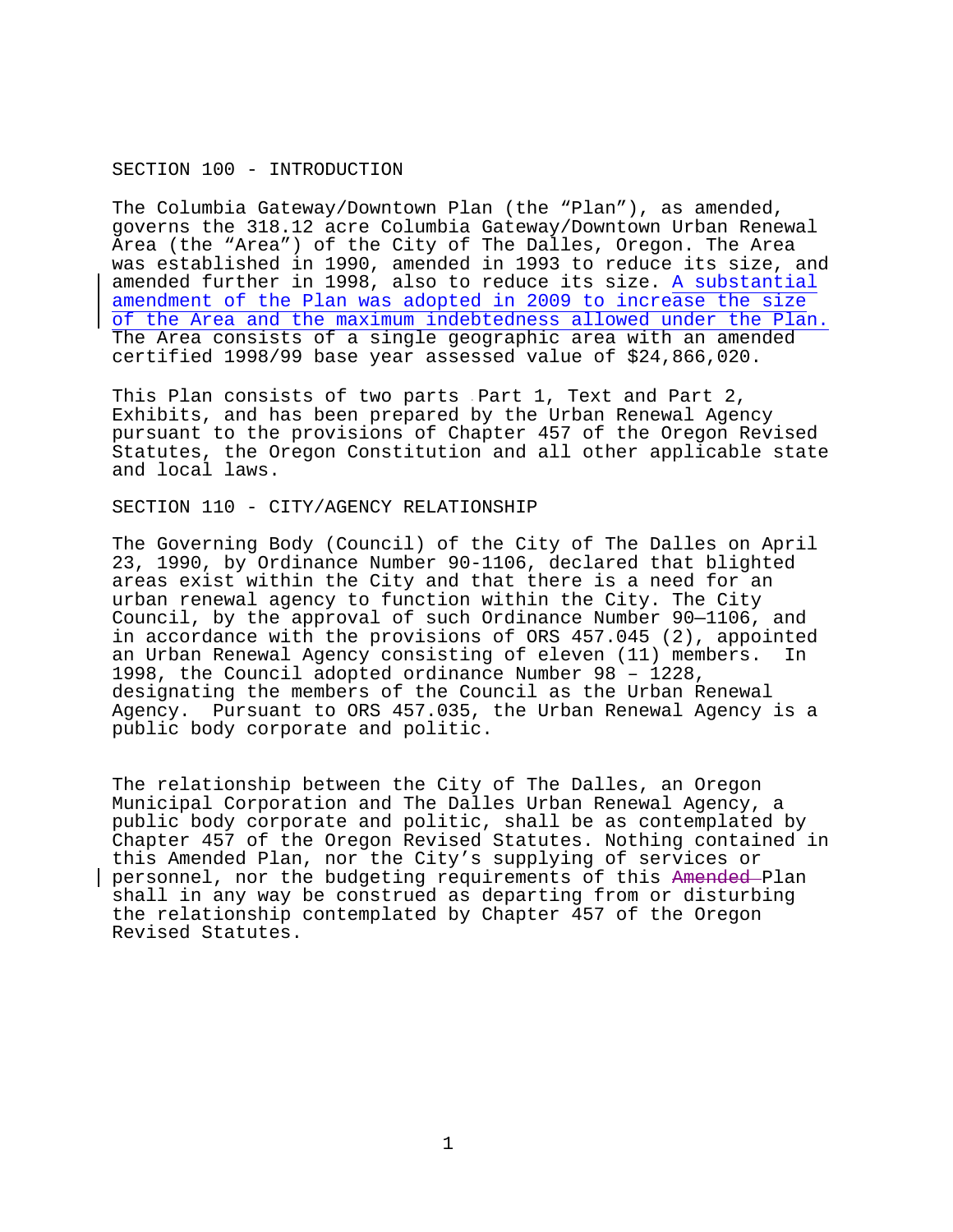#### SECTION 200 - DEFINITIONS

As used in the construction of this Plan, unless the context requires otherwise, the following definitions shall apply:

- 201. AGENCY means The Dalles Urban Renewal Agency that, in accordance with the provisions of Chapter 457 of the Oregon Revised Statues, is the Urban Renewal Agency of the City of The Dalles, Wasco County, Oregon.
- 202. AREA means that geographic portion of the City which encompasses the Columbia Gateway/Downtown Area — an urban renewal area conceived pursuant to the provisions of ORS Chapter 457.
- 203. BLIGHTED AREAS means areas that by reason of deterioration, faulty planning, inadequate or improper facilities, deleterious land use or the existence of unsafe structures, or any combination of these factors, are detrimental to the safety, health or welfare of the community. A blighted area is characterized by the existence of one or more of the following conditions:

A. The existence of buildings and structures, used or intended to be used for living, commercial, industrial or other purposes, or any combination of those uses, which are unfit or unsafe to occupy for those purposes because of any one or a combination of the following conditions:

- 1. Defective design and quality of physical construction;
- 2. Faulty interior arrangement and exterior spacing;<br>3. Overcrowding and a high density of population;
- 3. Overcrowding and a high density of population;<br>4. Inadequate provision for ventilation, light,
- Inadequate provision for ventilation, light, sanitation, open spaces and recreation facilities; or
- 5. Obsolescence, deterioration, dilapidation, mixed character or shifting of uses;

B. An economic dislocation, deterioration or disuse of property resulting from faulty planning;

C. The division or subdivision and sale of property or lots of irregular form and shape and inadequate size or dimensions for property usefulness and development;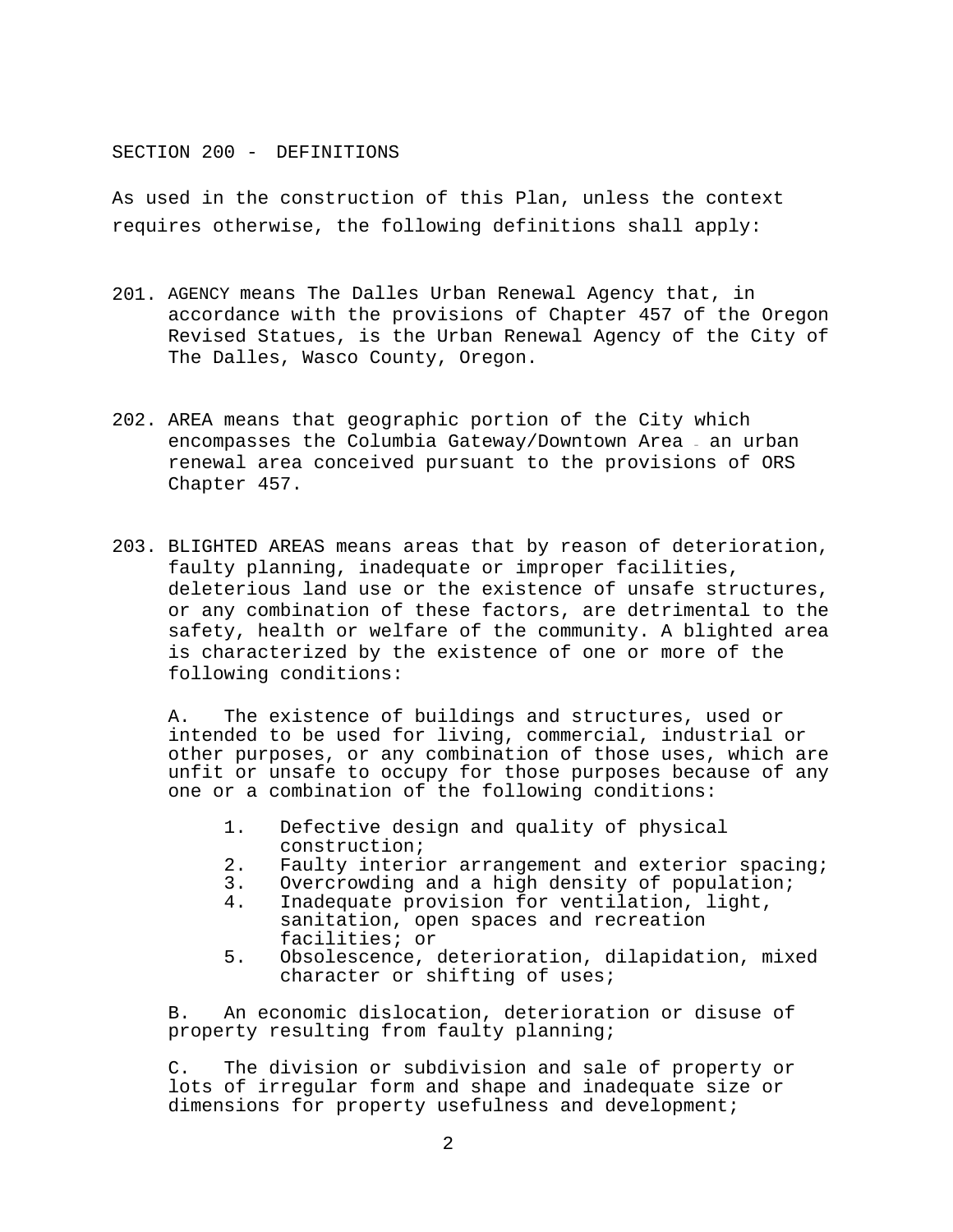D. The layout of property or lots in disregard of contours, drainage and other physical characteristics of the terrain and surrounding conditions;

E. The existence of inadequate streets and other rights— of—way, open spaces and utilities;

F. The existence of property or lots or other areas which are subject to inundation by water;

G. A prevalence of depreciated values, impaired investments, and social and economic maladjustments to such an extent that the capacity to pay taxes is reduced and tax receipts are inadequate for the cost of public services rendered;

H. A growing or total lack of proper utilization of areas, resulting in a stagnant and unproductive condition of land potentially useful and valuable for contributing to the public health, safety and welfare; or

I. A loss of population and reduction of proper utilization of the area, resulting in its further deterioration and added costs to the taxpayer for the creation of new public facilities and services elsewhere.

- 204. CITY means the City of The Dalles, Wasco County, Oregon.
- 205. CITY COUNCIL or COUNCIL means the governing body of the City of The Dalles.
- 206. COMPREHENSIVE PLAN means the Land Use Plan of the City of The Dalles including all of its policies, procedures and implementing provisions.
- 207. COUNTY means Wasco County, Oregon.
- 208. EXHIBIT means an attachment, either narrative or graphic, to this Urban Renewal Plan as set forth in Part 2 of this Plan.
- 209. ORS means Oregon Revised Statutes (State Law). ORS Chapter 457 is the chapter which regulates the renewal of blighted areas within the State of Oregon.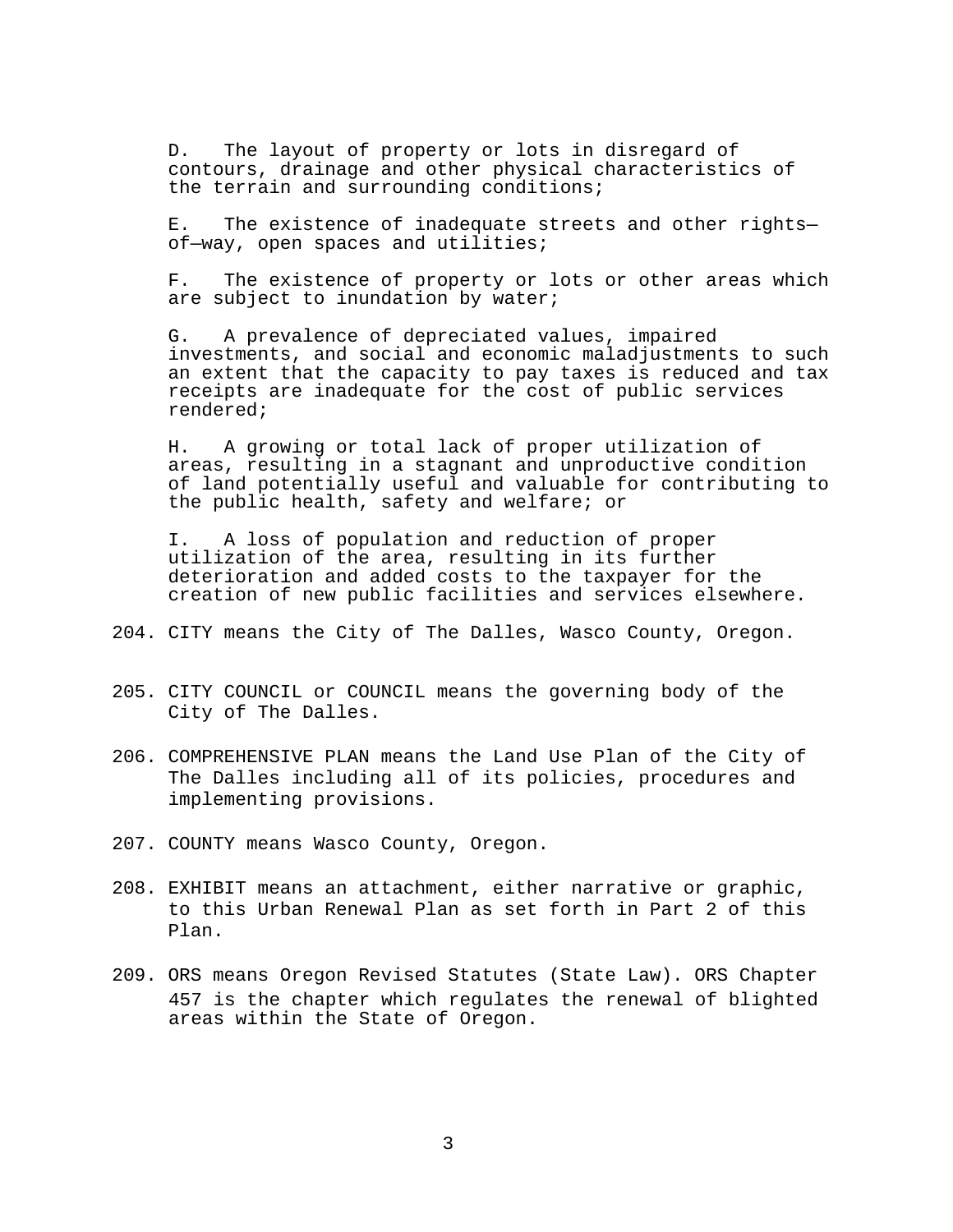- 210. PLAN means the Amended Columbia Gateway/Downtown Plan, an Urban Renewal Plan of the City of The Dalles, Oregon.
- 211. REDEVELOPER means a party who acquires real property or receives financial assistance from the Urban Renewal Agency for the purposes of developing or redeveloping such property in conformity with the provisions of this Urban Renewal Plan.
- 212. STATE means the State of Oregon including its various departments, divisions and agencies
- 213. TAX INCREMENT FINANCING means a method of financing indebtedness incurred by The Dalles Urban Renewal Agency in preparing and implementing the Urban Renewal Plan. Such tax increment method is authorized by ORS sections 457.420 through 457.450 and provides that all or a portion of the tax proceeds, if any, realized from an increase in the taxable assessed value of real and personal property within the Columbia Gateway/Downtown Urban Renewal Area above that existing on the County tax roll last equalized prior to the effective date of The Dalles City Council Ordinance approving the Urban Renewal Plan may be paid into a special fund of the Agency. Such special fund, if any, shall be used to pay the principal and interest on indebtedness incurred by the Agency in financing or refinancing the preparation and implementation of the approved Urban Renewal Plan including the administration of the Agency's activities.
- 214. TAXING BODY means any authorized entity which levies ad valorem taxes within the boundaries of the Urban Renewal Area. Wasco [JML1] County
- 215. U.R. means "urban renewal" as in Urban Renewal Boundary, Urban Renewal Area, Urban Renewal Plan, etc.
- 216. URBAN RENEWAL ADVISORY COMMITTEE means the committee established pursuant to General Ordinance No. 98-1228, whose duties include review of all projects and expenditures for the Agency to ensure compliance with the Agency's adopted budge and the Plan; making recommendations to the Agency concerning potential projects to be undertaken, public contracts to be awarded, potential plan amendments, and budget needs, policies and procedures for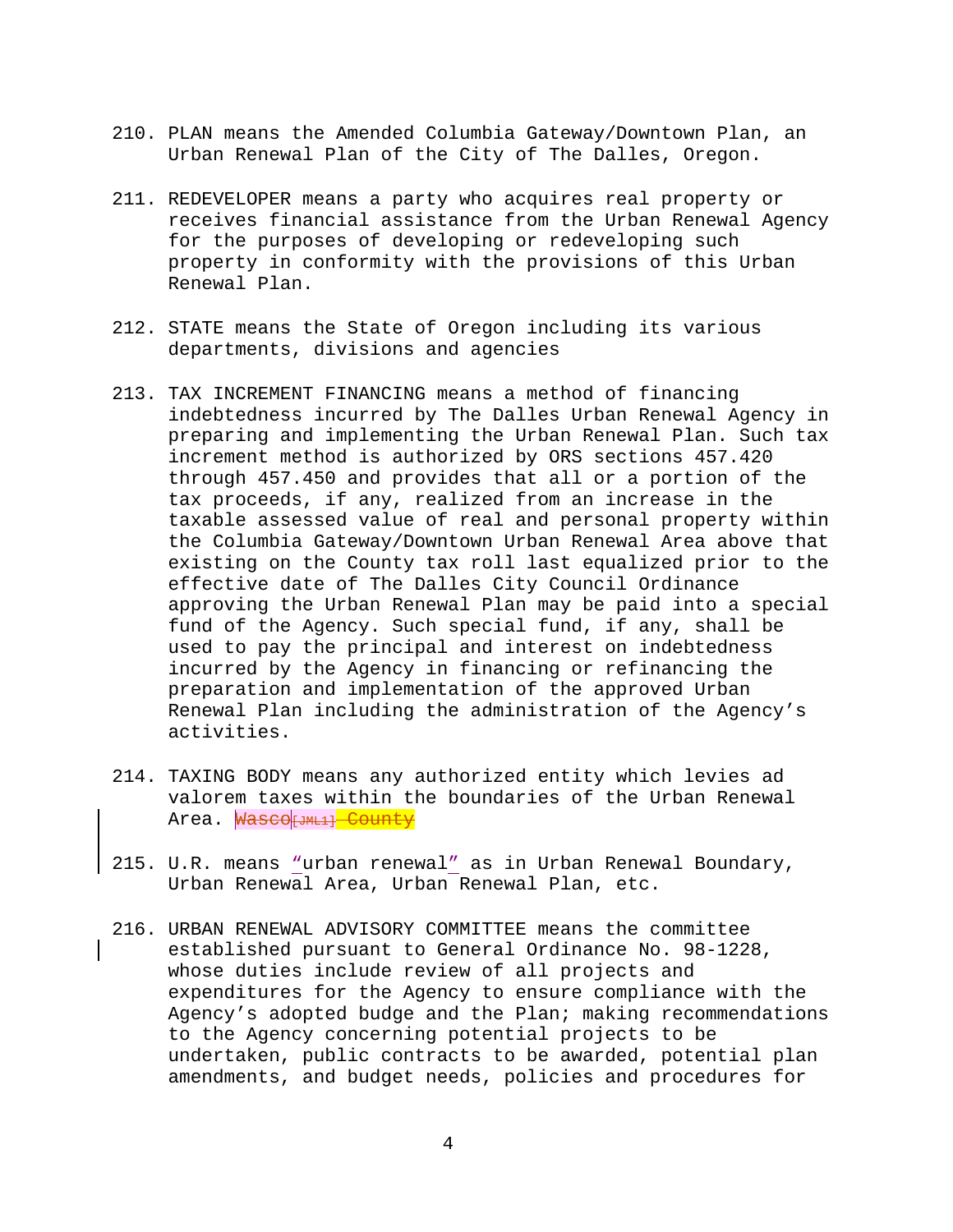the Agency; and performance of other tasks and duties as requested by the Agency.

- 217. URBAN RENEWAL LAW means Chapter 457 of the Oregon Revised Statutes as same exists on the effective date of this Urban Renewal Plan or as same may be amended from time—to—time by action of the Oregon Legislature.
- 218. URBAN RENEWAL PLAN means the Amended Plan for the Columbia Gateway/Downtown Area--an Urban Renewal Area of the City of The Dalles, Oregon.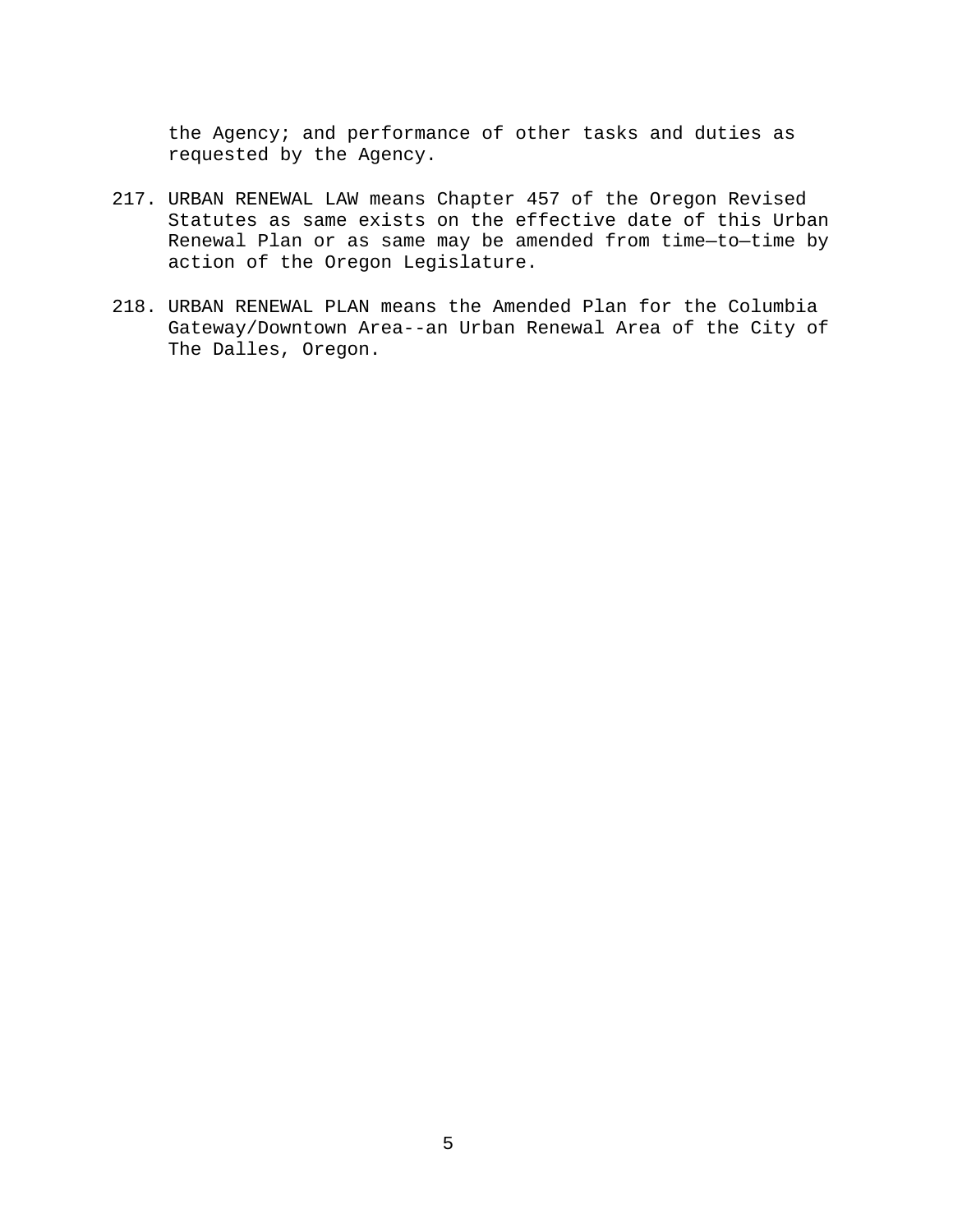SECTION 300 - LEGAL BOUNDARY DESCRIPTION

The legal description of the boundaries of the Urban Renewal Area is set forth in Part 2 of this Plan as follows:

- 301. Amended Exhibit 1 Narrative Legal Description of Urban Renewal Area.
- 302. Amended Exhibit 2 Graphic (Map) Description of Urban Renewal Area.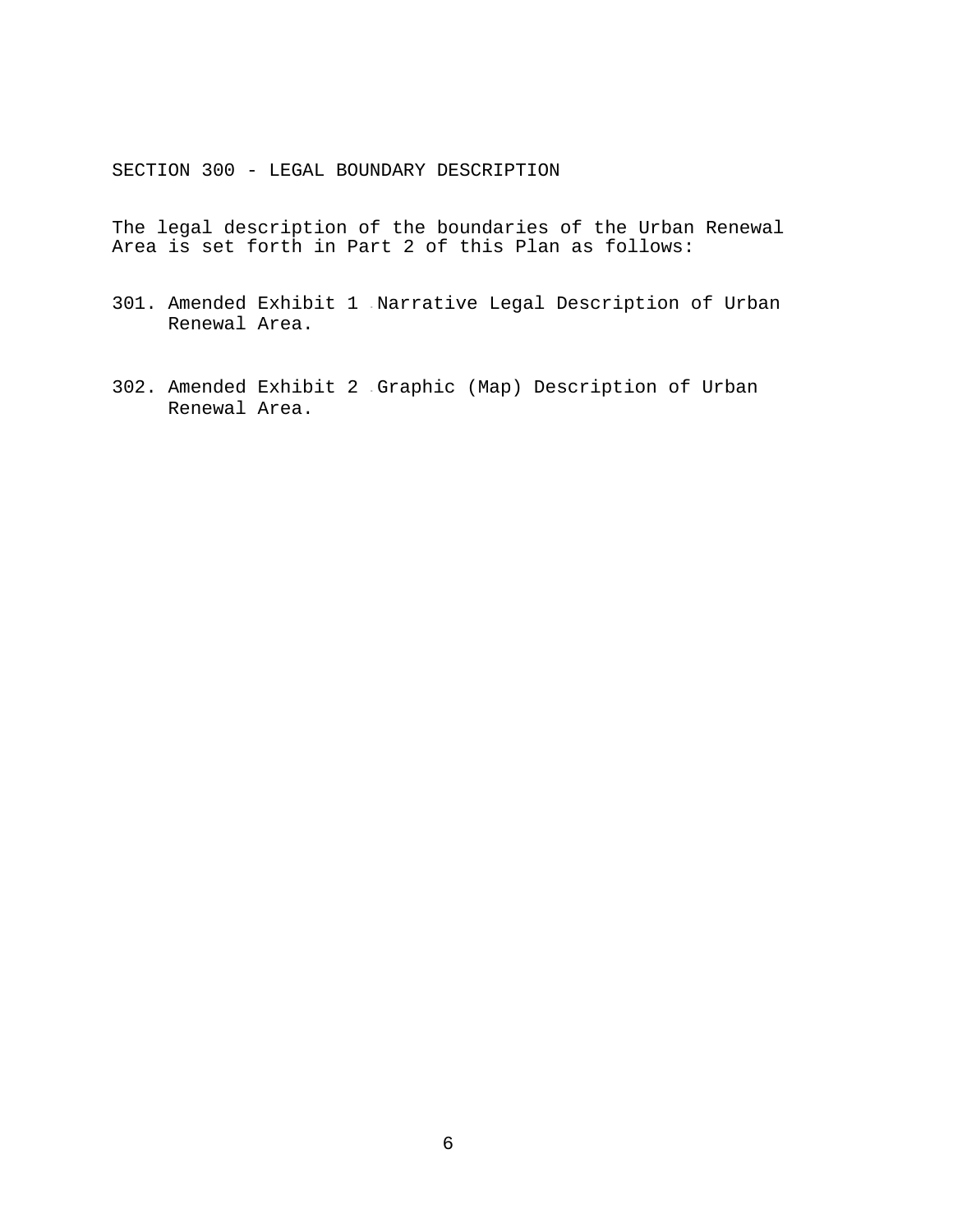SECTION 400 - MISSION STATEMENT, GOALS AND OBJECTIVES OF THE DALLES URBAN RENEWAL AGENCY FOR THE COLUMBIA GATEWAY/DOWNTOWN PLAN

MISSION STATEMENT

THE MISSION OF THE URBAN RENEWAL AGENCY IS TO ELIMINATE BLIGHT<br>AND DEPRECIATING PROPERTY VALUES WITHIN THE AGENCY'S DEPRECIATING PROPERTY VALUES WITHIN THE AGENCY'S JURISDICTION AND IN THE PROCESS, ATTRACTS AESTHETICALLY PLEASING, JOB PRODUCING PRIVATE INVESTMENTS THAT WILL STABILIZE OR INCREASE PROPERTY VALUES AND PROTECTS THE AREA'S HISTORIC PLACES AND VALUES.

## 401. GOALS AND OBJECTIVES

To accomplish its mission, the agency will develop and implement an urban renewal program, the goals and objectives of which are:

A. To make strategic investments of urban renewal funds so that unused and underused properties can be placed in productive condition and utilized in a manner consistent with the City's Comprehensive Plan and implementing ordinances;

B. To participate by means of various urban renewal activities (e.g. land acquisition and disposition, rehabilitation loans, etc.) in specific opportunities for business, civic, residential, cultural, and tourist-related property to be developed, redeveloped, improved, rehabilitated and conserved in ways which will:

1. Encourage the expansion and development of businesses that will produce jobs for the people of The Dalles and Wasco County; or

2. Increase property values so that the area will contribute its fair share to the costs of public services, provided by the city, county, schools, community college, port and park and recreation district; or

3. Insure a more attractive, functional and economically viable city; or

4. Conserve historically significant places and properties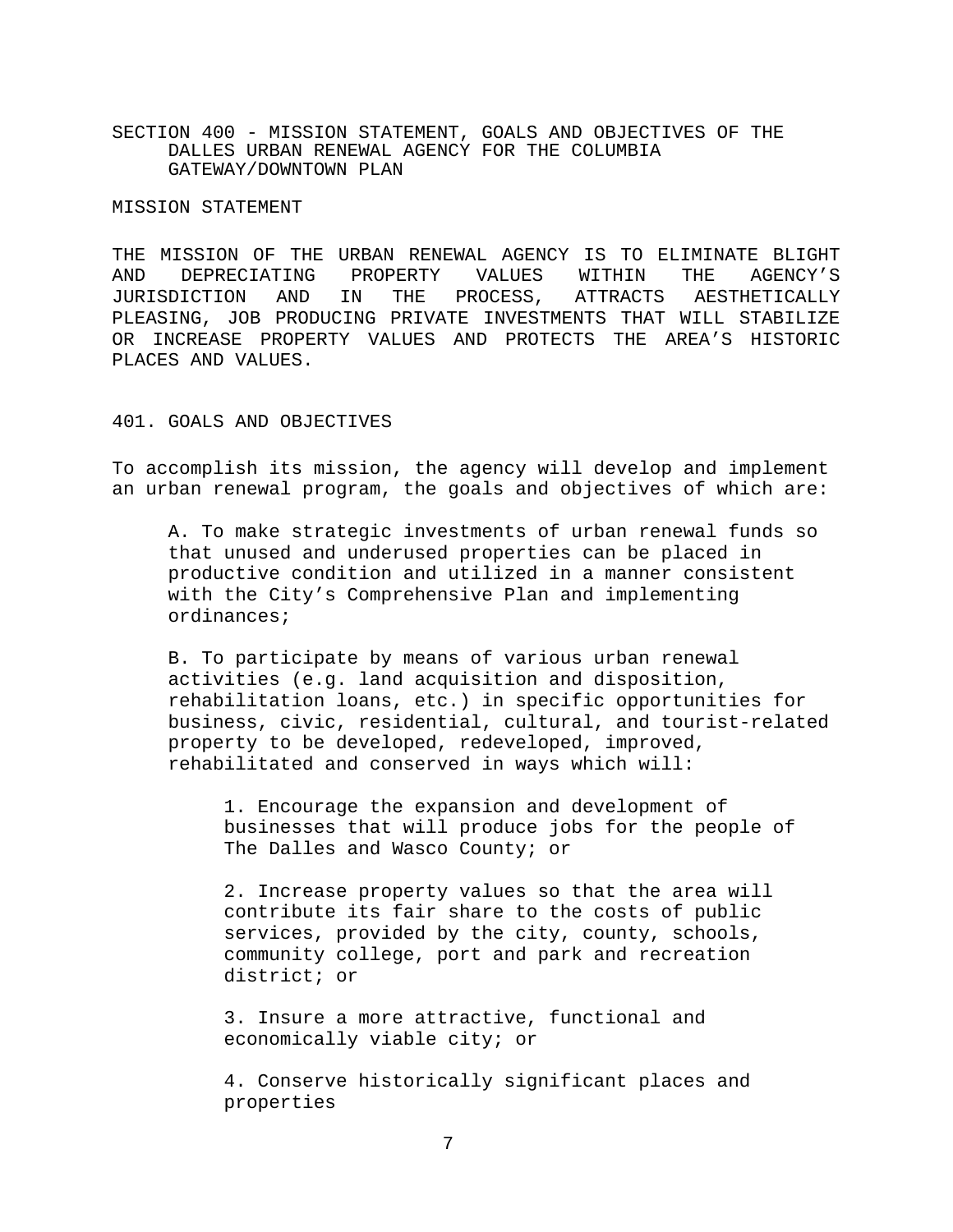C. To be responsive to the needs and the concerns of all people of the City of The Dalles in the details of amending and implementing the Urban Renewal Plan using multiple forms of outreach including; town hall meetings, the internet, news releases, and signs on projects; and

D. To encourage the maximum amount of public involvement and citizen participation in the formation and implementation of the Urban Renewal Plan by explaining and discussing the details of the Urban Renewal process:

> 1. To the public at town hall type gatherings; 2. To special interest groups, public service organizations, public bodies and the general public by invitation to Agency meetings; 3. By issuing periodic news releases; 4. By cooperating with the print and electronic news media by being available to discuss the Urban Renewal Plan and process; 5. By use of the Internet;

E. To provide an adequate amount of properly located and designed off-street parking, including disabled parking, in the downtown area, including a plan and program to effectively pay for, manage and maintain such parking;

F. To create positive linkages among the two sectors of the Urban Renewal Area - i.e. the Downtown and the West Gateway Area;

G. To cooperate, coordinate and assist in funding with the program to improve access and connections from downtown to the Riverfront and to provide facilities, such as trails and a public dock, to enhance public use of the Riverfront;

H. To improve the visual appearance, capacity, and traffic flow of streets that carry the major share of vehicular and pedestrian traffic in areas where development would otherwise be inhibited;

I. To assist property owners in the rehabilitation of their buildings and property to the extent that it helps implement the intent of redevelopment goals, policies, and standards, especially where rehabilitation may spur additional redevelopment activity;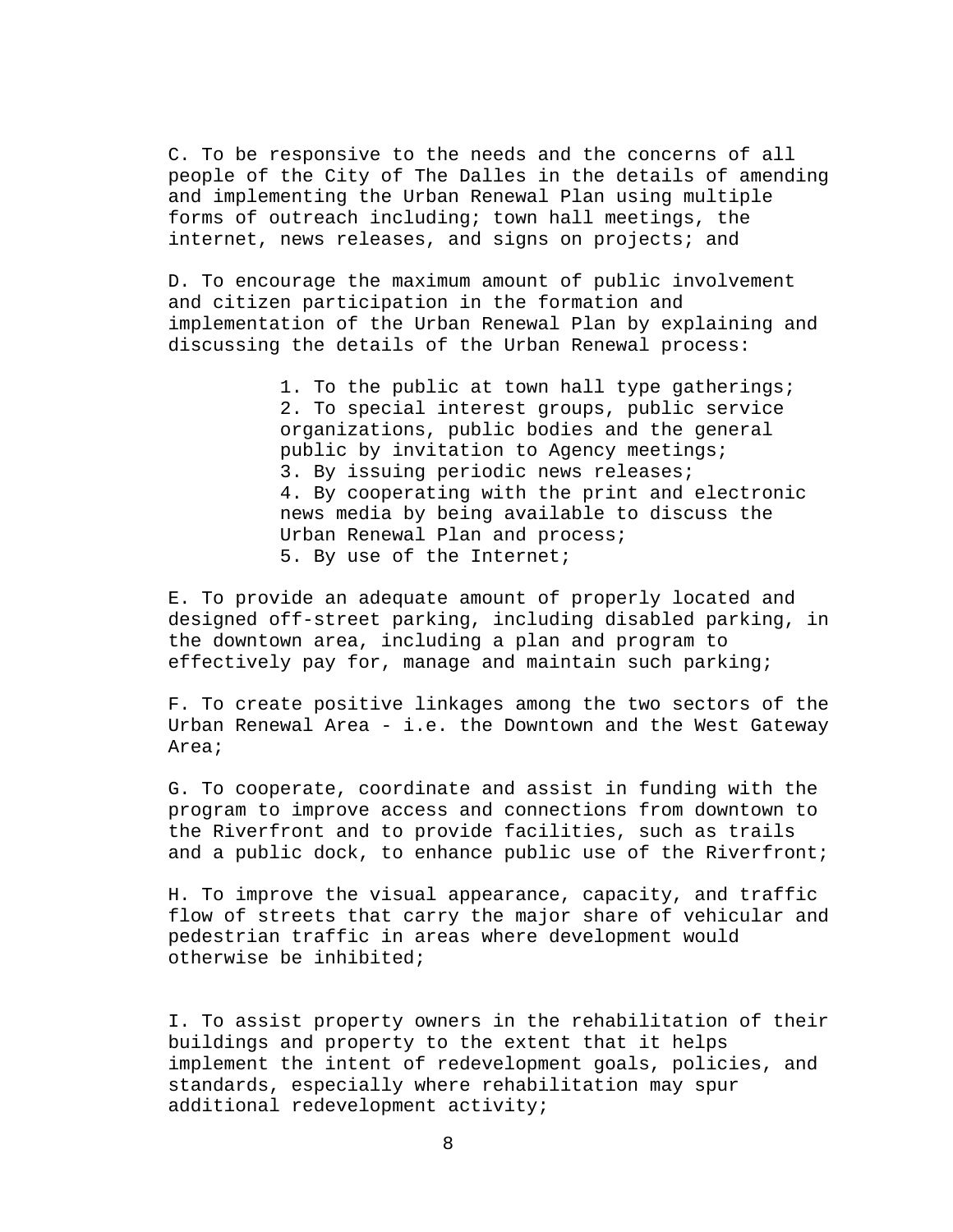J. To install and maintain coordinated street furniture, night lighting and landscaping in areas of maximum pedestrian concentration; including alley rights-of-way in the Downtown area;

K. In conjunction with specific urban renewal development or redevelopment projects, supplement existing funding sources to construct, install or replace publicly owned utility systems such as water, storm drains, and sanitary sewers where existing facilities are inadequate, undersized or otherwise substandard; and

L. To leverage the Agency's financial resources to the maximum extent possible with other public and private investments and other public and private funding sources.

M. To install underground utilities in areas of urban renewal projects including alley rights-of-way in the downtown area.

## 403. RELATIONSHIP OF THE PLAN TO LOCAL OBJECTIVES

This plan is intended to further the objectives of the City's Comprehensive Land Use Plan. Further, this plan is intended to improve land uses, traffic flow, off-street parking, pedestrian amenities, and other public improvements.

404. CONSISTENCY WITH THE CITY'S COMPREHENSIVE PLAN

This plan has been prepared in conformity with the City's adopted Comprehensive Land Use Plan including its goals, policies, procedures, and implementing provisions.

#### 405. CONSISTENCY WITH ECONOMIC DEVELOPMENT POLICY

The Economic Development Goal of the City's Comprehensive Land Use Plan (Goal 9) discusses, among other things, the need to:

- 1. Provide family wage employment opportunities for The Dalles citizens.
- 2. Diversify the economic base of the community.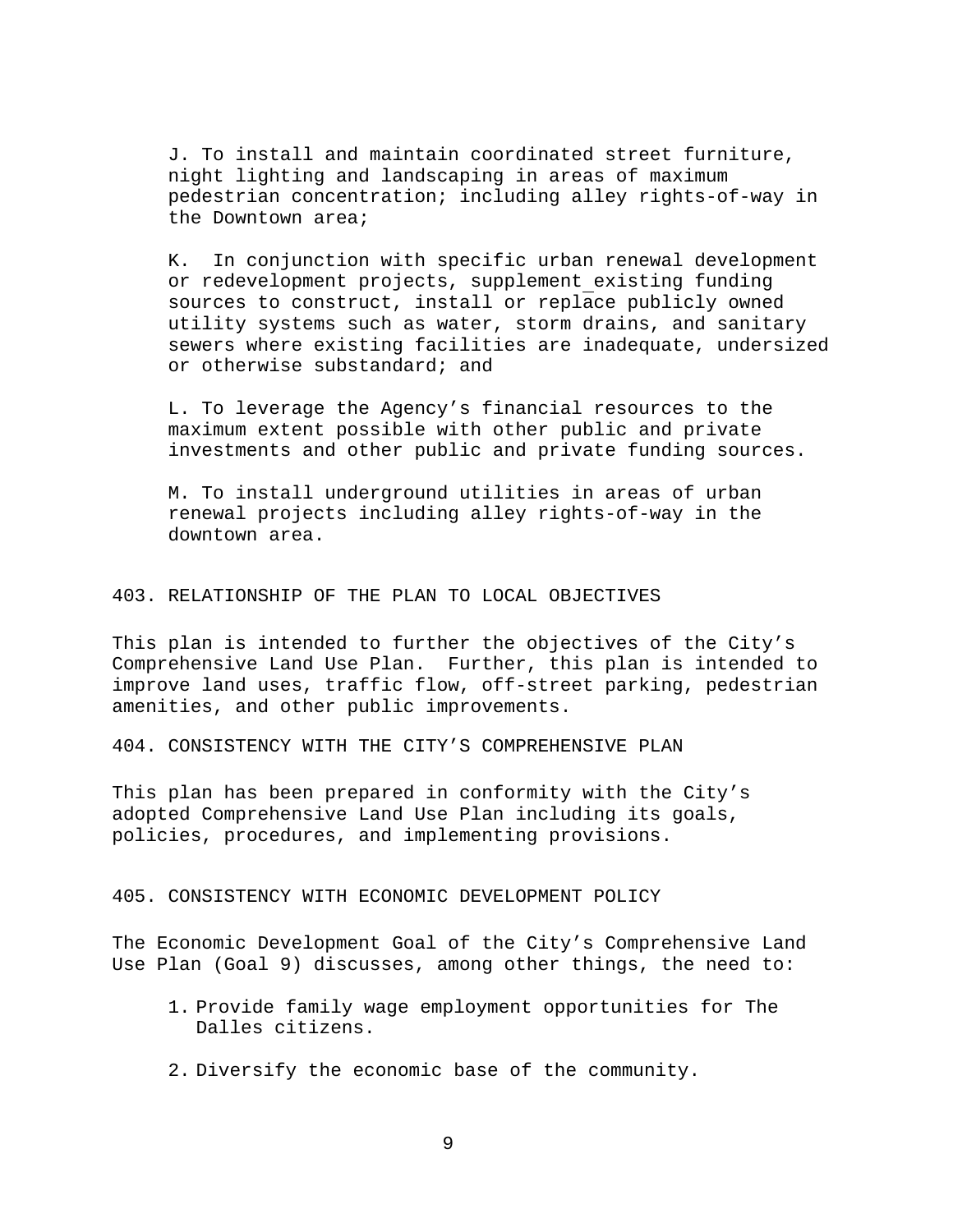- 3. Increase the tax base needed to provide an adequate level of community services for The Dalles citizens.
- 4. Encourage the growth of existing employers and attract new employers to The Dalles that complement the existing business community.
- 5. Implement the objectives and activities of the Columbia Gateway/Downtown Urban Renewal Plan, enhancing opportunities for the improvement and redevelopment of business, civic, cultural, and residential uses in the area.
- 6. Provide for tourism-related employment as part of the effort to diversity The Dalles' economy.
- 7. Provide employment opportunities, environments, and choices, which are a vital part of a high quality of life in The Dalles.
- 8. Support the maintenance and enhancement of The Dalles commercial historic district.
- 9. Encourage redevelopment and adaptive reuse of commercial space downtown as an alternative to commercial sprawl.

The Urban Renewal Plan addresses these goals in conformity with the provisions of the Economic Element.

## 406. COORDINATION WITH THE LANDMARK COMMISSION POLICIES

In the implementation of this Urban Renewal Plan, and in particular with the Rehabilitation Program project, the Urban Renewal Agency shall coordinate their efforts with those of the Historic Landmarks Commission in the Urban Renewal Area in which the Historic Landmarks Commission has review authority.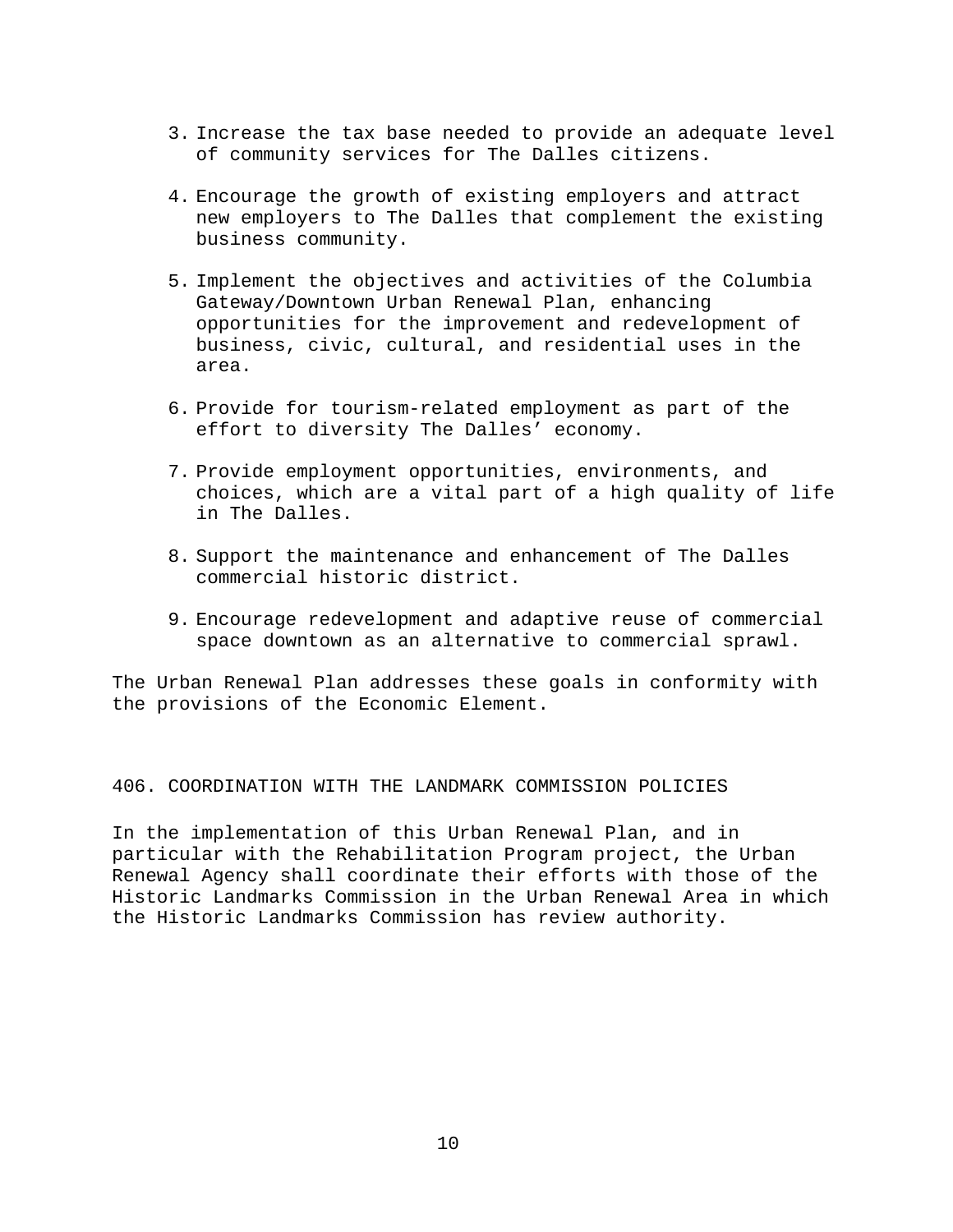## SECTION 500 – LAND USE PLAN

The use and development of all land within the Urban Renewal Area shall conform to the City's Comprehensive Land Use Plan, the Land Use and Development Ordinance, and any other implementing ordinances of the City.

## 501. LAND USE DESIGNATIONS

The land use designations of the City's Comprehensive Plan which affect the Urban Renewal Plan Area are shown on Exhibit 3 this Plan. Current zoning districts, shown on Exhibit 4 of this Plan are described in full in the City's Land Use and Development Ordinance (General Ordinance #98-1222) and generally are as follows:

## 1. Central Business Commercial District, CBC.

The purpose is… "To provide an area for commercial uses, along with civic and certain residential uses, and to provide all basic services and amenities required to keep the downtown area the vital pedestrian-oriented center of the community". Approximately 33 percent of the Urban Renewal Area is in this zoning district.

## 2. Industrial District, I.

The purpose is… "To establish areas which provide for a variety of commercial and industrial uses". Approximately 33 percent of the Urban Renewal Area is in this zoning district.

## 3. General Commercial District, CG.

The purpose is… "To provide areas for a wide range of retail, wholesale, and service businesses commensurate with the needs of the marketing region. Approximately 4 percent of the Urban Renewal Area is in this zoning district.

## 4. Commercial/Light Industrial District, CLI.

The purpose is… "To provide an area for commercial uses and certain industrial uses". Approximately 22 percent of the Urban Renewal Area is in this zoning district.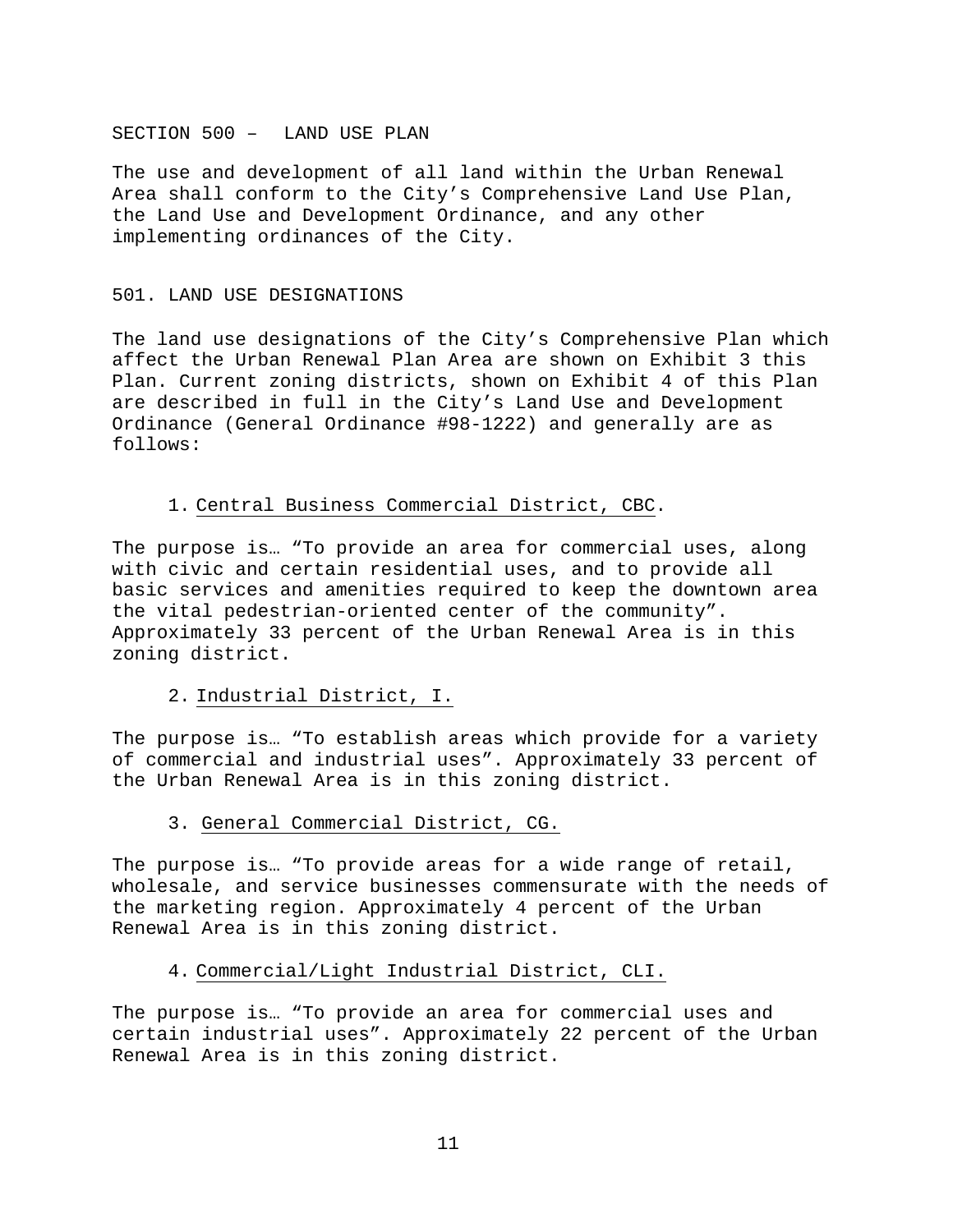# 5. High/Medium Density Residential District, RH.

The purpose is… "To provide areas where single family detached dwellings, single family attached dwellings, duplexes, town houses, condominiums, and multi-family developments may be constructed under various ownership patterns". Approximately 3 percent of the Urban renewal Area is in this zoning designation.

# 6. Parks and Open Space District, P/OS.

The purpose is… "To insure sufficient open space areas throughout the community to safeguard public need for visual and environmental resources and to provide areas for recreational activities". Approximately 5 percent of the Urban Renewal Area is in this zoning district.

- 502. The City's acknowledged Comprehensive Plan and its implementing ordinances, codes, policies, regulations, including The Dalles Riverfront Plan, as they exist on the effective date of this Urban Renewal Plan or as they may be amended from time to time are incorporated hereby by reference as if they were included in full.
- 503. The use, development or redevelopment of all land within the Urban Renewal Area shall comply with the provisions of the City's Comprehensive Plan, implementing Ordinances, codes, policies, and regulations described in Sections 501 and 502 above, and with all other applicable Federal, State, County and City regulations.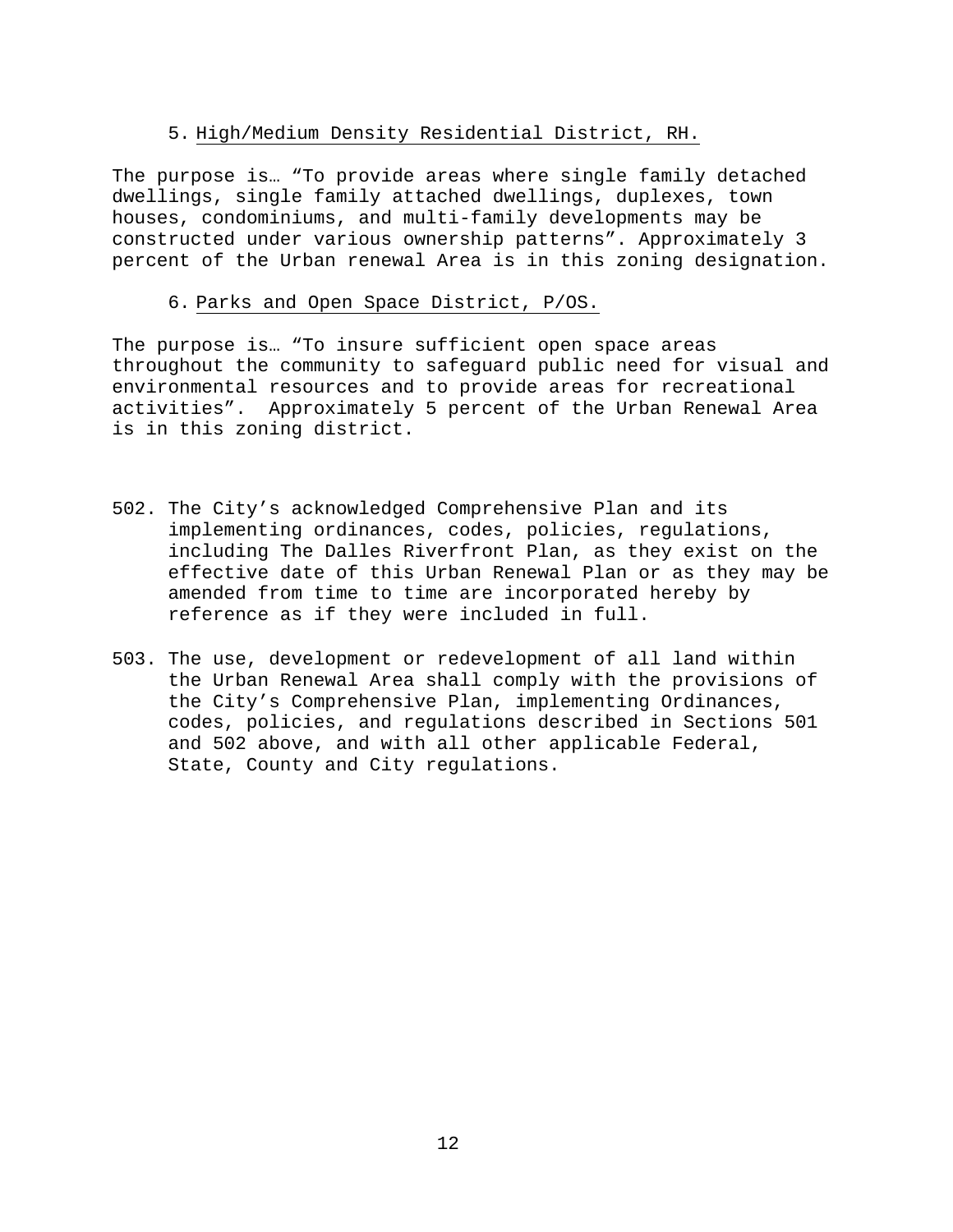## SECTION 600 – URBAN RENEWAL ACTIVITIES

In order to achieve the goals and objectives of this plan, the following projects and activities, subject to the availability of appropriate funding, may be undertaken by the Agency or caused to be undertaken by others, in accordance with applicable Federal, State, County, and City laws, policies, and procedures and in compliance with the provisions of this plan and the Cooperation Agreement between the City and Agency.

601. URBAN RENEWAL PROJECTS AND ACTIVITIES

Projects and activities listed under this section were recommended by the Urban Renewal Advisory Committee, based in part on project selection criteria. These criteria are as follows:

GENERAL CRITERIA

Acceptable projects must comply with all of the following:

- A. Selected projects must address any one, or any combination of, blighted conditions as described in the Columbia Gateway/Downtown Plan.
- B. Selected projects must be consistent with the goals, policies, and designated uses of the City's Comprehensive Land Use Plan and implementing ordinances.
- C. Selected projects must be consistent with the development policies of the Historic Landmarks Commission in those areas where the Historic Landmarks Commission has review authority.
- D. Selected projects must, in aggregate, increase property values and tax collections to a level that will produce a reasonable return of the Urban Renewal contribution.

## SPECIFIC CRITERIA

Acceptable projects must meet any one or any combination, of the following:

• Increases the value of the property on which the project is located.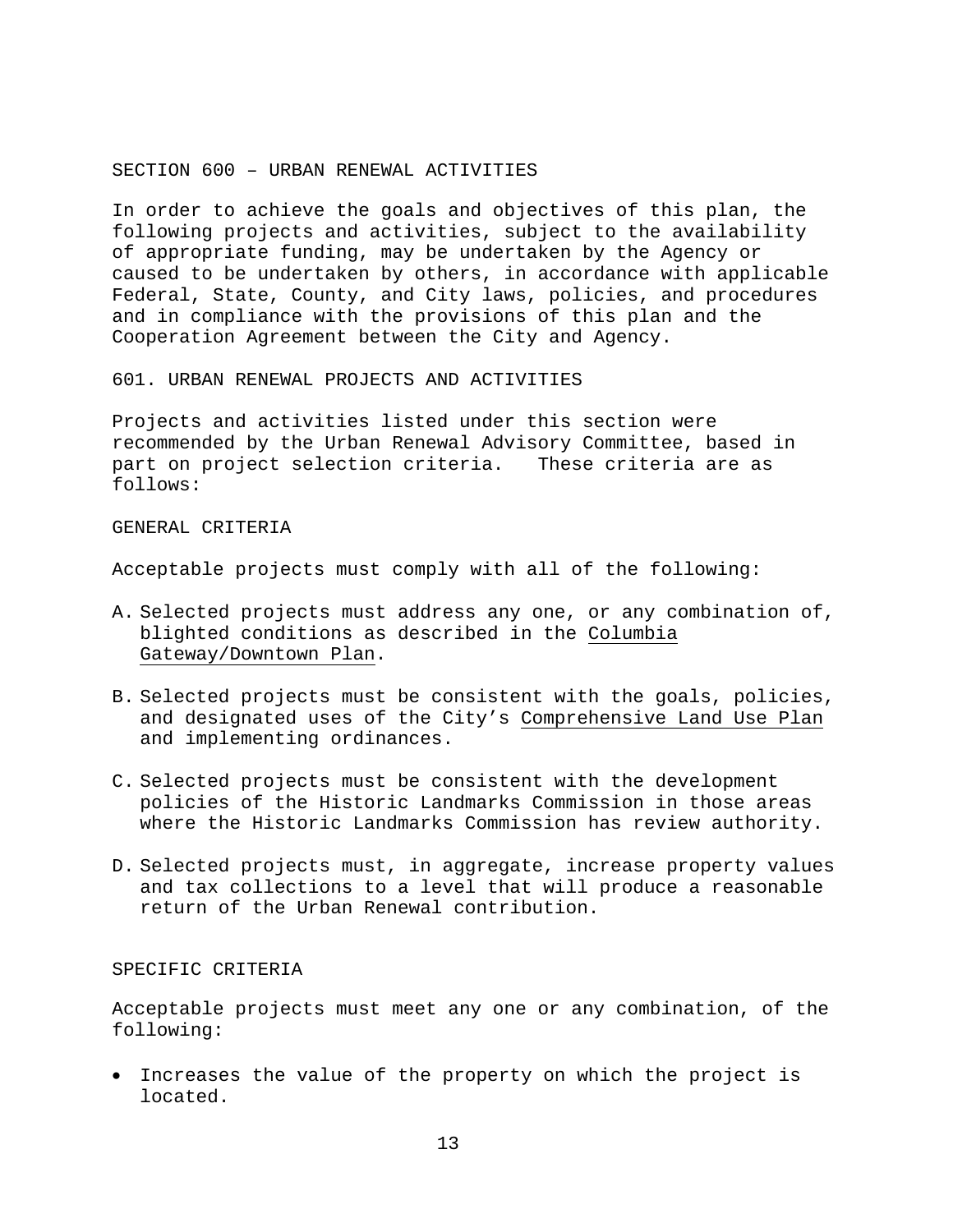- Increases the property value of the surrounding properties next to the property, or right-of-way, on which the project is located.
- Places unused or underused property in a productive condition.
- Enhances opportunities for business, civic, residential, cultural, and tourist-related property to be developed, redeveloped, improved, rehabilitated, and/or conserved.
- Provides for an adequate amount of properly located off-street parking in the downtown area.
- Creates positive linkages between the two sectors of the commercial areas of the community, i.e. the Downtown and the West Gateway areas.
- Promotes the program to improve the riverfront as determined in The Dalles Riverfront Plan.
- Improves the visual appearance, capacity, and traffic flow of streets in areas where development would otherwise be inhibited.
- Assists property owners with the rehabilitation of their buildings and property.
- Enhances storm drainage capacity of streets.
- Leverages the Agency's financial resources to the maximum extent possible with other public and private investments and other public and private funding.
- Encourages investment in the core commercial area.
- Promotes housing opportunities in the Downtown area.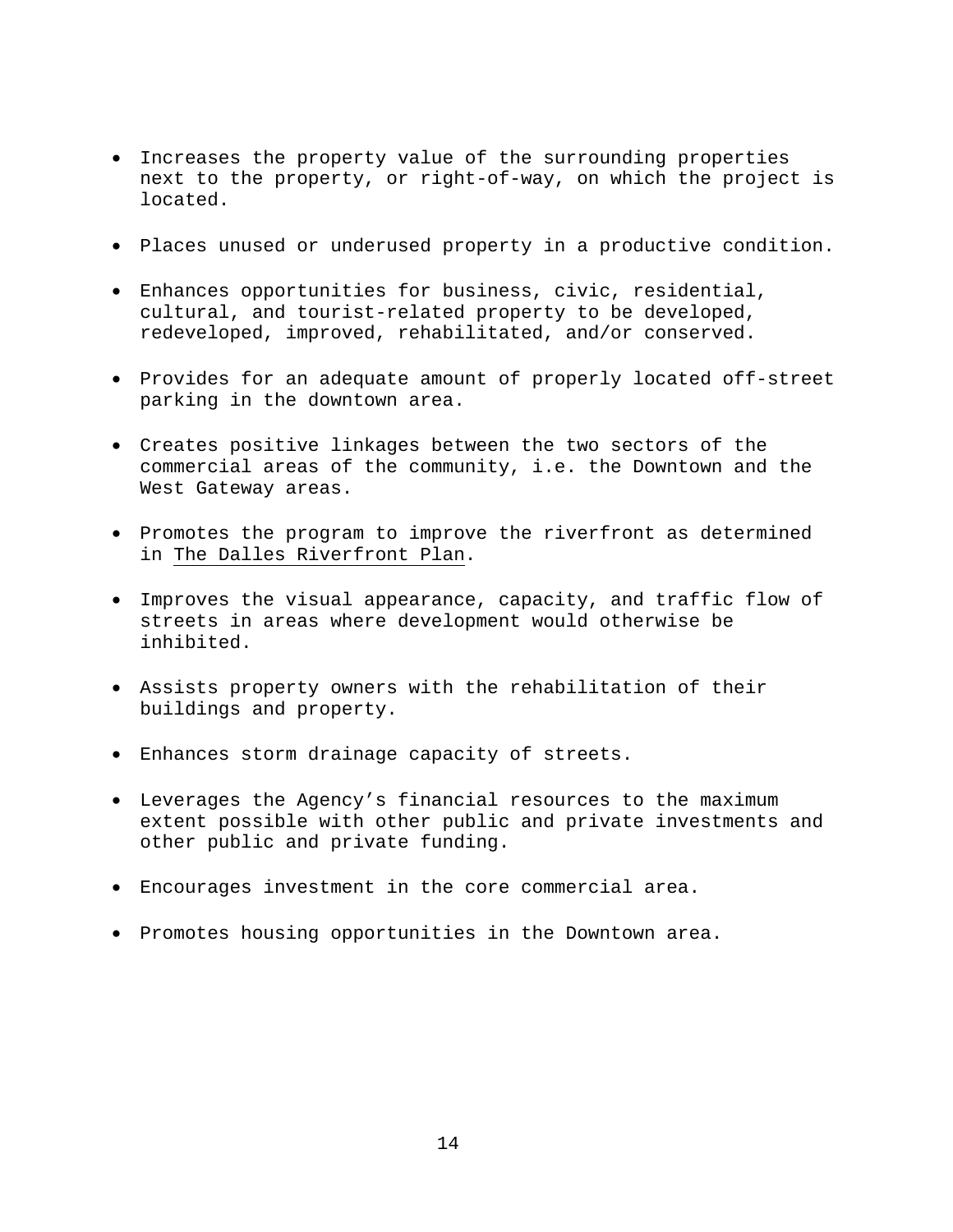The following projects and activities are hereby deemed necessary to:

Eliminate blighted conditions and influences;

Stabilize or increase depreciating property values;

Create an attractive area for the stabilization, expansion, rehabilitation or redevelopment of existing businesses, industries, and housing;

Create a physical, visual, and economic environment that will attract new, job producing development on the area's vacant land and redevelopment property; and

Further the objectives of this Urban Renewal Plan as set forth in Section 400.

All public improvements herein proposed shall be complete with all required appurtenances and shall be constructed and implemented in conformance with the approved standards and policies of the City of The Dalles.

With monies available to it, the Urban Renewal Agency may fund in full, in part, a proportionate share, or cause to be funded, the following numbered projects and activities:

1. DOWNTOWN STREETSCAPE IMPROVEMENTS:

The location of the Downtown Streetscape Improvements project may include all areas designated on the City's official Zoning map as "Central Business Commercial". Streetscape improvements may include:

Removal of existing curbs, gutters, sidewalks, street lighting, hollow sidewalks, street grades, and other associated elements. Construction of curbs and gutters, decorative concrete sidewalks and paving stones, period street lights, street trees, irrigation systems, plazas, signs, drinking fountains, benches, planting areas, special crosswalk treatment, and other associated elements. *This would include the ability to install Opticom GPS Systems and to upgrade the water system in the Area.*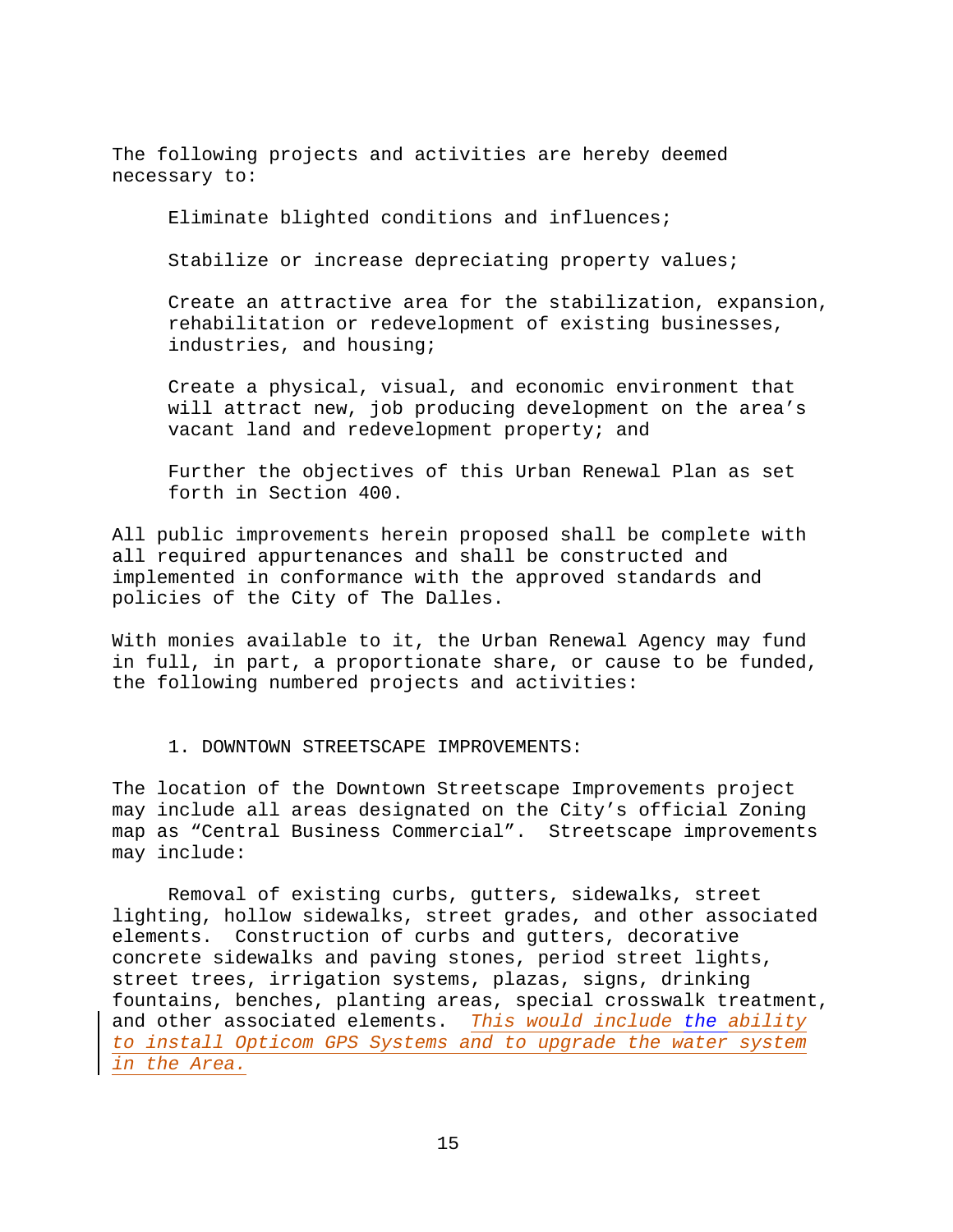## 2. DOWNTOWN / RIVERFRONT ACCESS

The Downtown / Riverfront Access project links the Downtown area<br>to the Columbia Riverfront via a non-vehicular pathway. It to the Columbia Riverfront via a non-vehicular pathway. includes development of a trailhead and parking lot, access tunnels under the railroad, First Street and the I-84 freeway, a boat dock near the site of the old pier, and a twelve-foot wide trail with associated landscaping elements between the trailhead and dock.

## 3. GRAIN ELEVATOR DEMOLITION

This project consists of removing the structures and other appurtenances that make up the three major components of the grain elevator; the wooden elevator, concrete storage silos, and metal storage bins. Removing the grain elevator allows for the construction of the Downtown / Riverfront Access project and the new sewer treatment plant.

#### 4. COMMODORE BUILDING REDEVELOPMENT

Redevelopment of the Commodore building involves purchase, and total renovation of the building's interior for an identified use or uses, and restoration of the building's historic exterior. (Project numbers 4, 5, and 6 may be combined into one project depending on timing and on how various decisions are made.)

#### 5. COMMODORE / PENNEY'S BLOCK REDEVELOPMENT

Redevelopment of this Downtown core block may include the demolition of the existing Penney's building and reconstruction of a new Penney's building on the same site. Part of this redevelopment project would involve the first floor of the Commodore building, the alley, and potentially other buildings on the block as well.

#### 6. DOWNTOWN PARKING STRUCTURE AND SURFACE LOTS

Redevelopment of the Commodore building, and the Penney's / Commodore block, and the increase in demand for easy parking in the Downtown area will require the construction of a multi-level parking structure. Estimates are for 150 parking spaces to help accommodate the additional demand. Smaller surface lots in the core area may be located on a temporary basis or permanently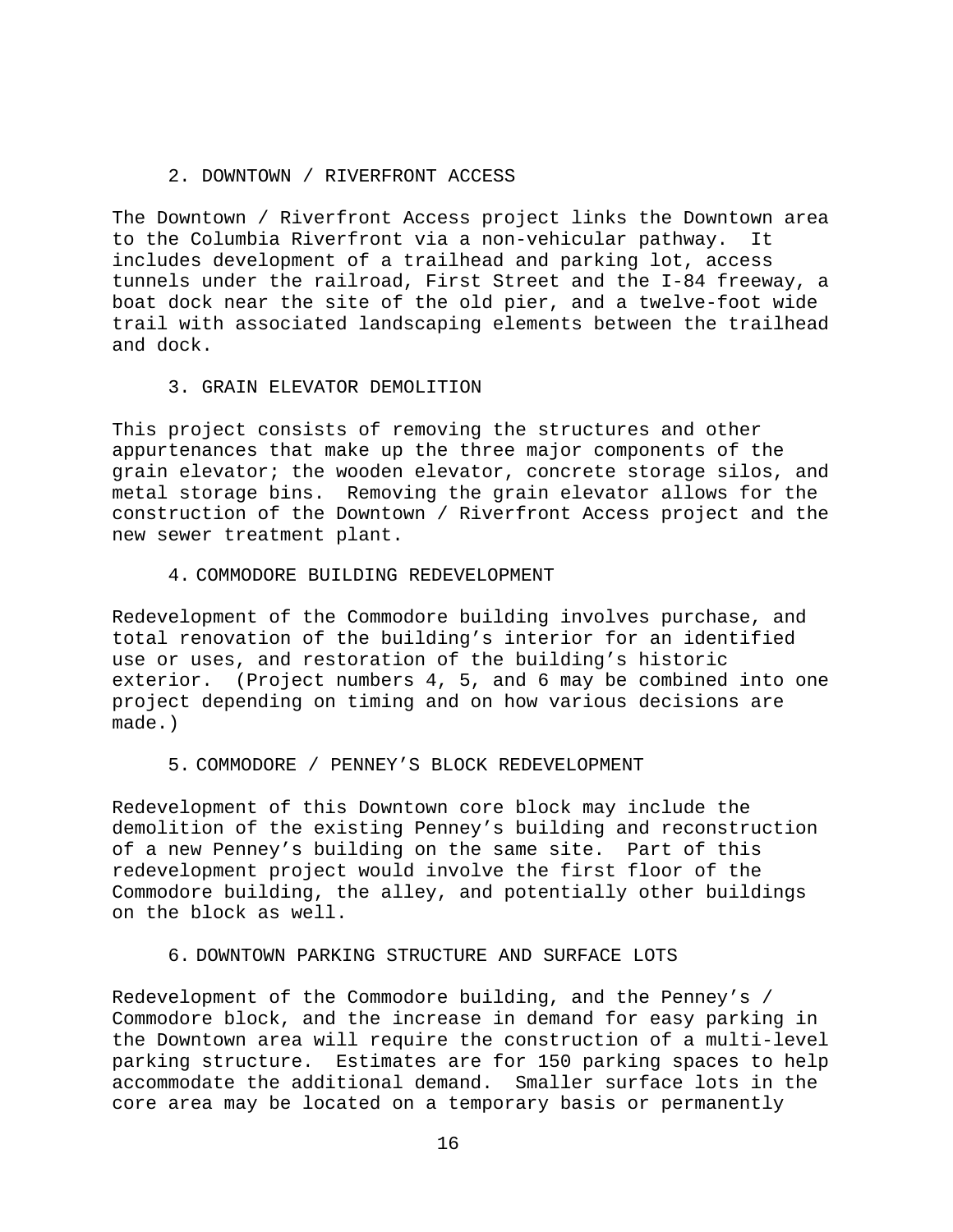constructed.

#### 7. CIVIC AUDITORIUM REMODEL AND RECONSTRUCTION

The project involves a total remodel and reconstruction of the entire building including: the Fireside room, ballroom, theater, gym, and basement areas, as well as electrical, plumbing, heating and cooling, and exterior repairs.

8. MILL CREEK BRIDGE RECONSTRUCTION (WEST 6TH ST.)

The Mill Creek Bridge reconstruction consists of two phases, the first of which has already been completed. The first phase included improving the four sidewalk approaches to the bridge and related road, drainage, and bank stabilization work. The second phase involves a complete restoration of the bridge in its original historic character including the sidewalks, railings, and light standards and deck.

#### 9. MILL CREEK GREENWAY PROPERTY ACQUISITION DEVELOPMENT

The land to be acquired includes all the private property south of the West 6<sup>th</sup> Street Bridge and upstream to the area of the turn around that makes up the creek's ravine walls and bottomland. The street rights-of-way that cross through this area would be vacated and included in the total ownership. The property would then be transferred to the Park and Recreation District for development into the Mill Creek Greenway. The existing, paved Mill Creek Greenway Trail will be extended from its present terminus at the limited access bridge, under the  $6<sup>th</sup>$ Street bridge and then to connect to 2<sup>nd</sup> Street. An additional pedestrian bridge over Mill Creek will connect the trail with the property on the north end of the Trail. A main feature of the greenway is a twelve foot wide paved pedestrian / bike trail. Other park and greenway amenities may also be included such as landscaping, lighting, and irrigation.

10. GATEWAY PROJECT. WEST  $2^{ND}$  STREET FROM LINCOLN STREET TO WESTERN BOUNDARY OF URBAN RENEWAL, STREET AND PROPERTY REDEVELOPMENT, REDESIGN AND RECONSTRUCTION.

The Gateway project is a large project that includes reconstruction of sections of I-84, West Second, Webber and West Sixth Streets, and property realignment to provide for better access and redevelopment opportunities. The urban renewal portion of the project is focused on West Second Street and associated properties.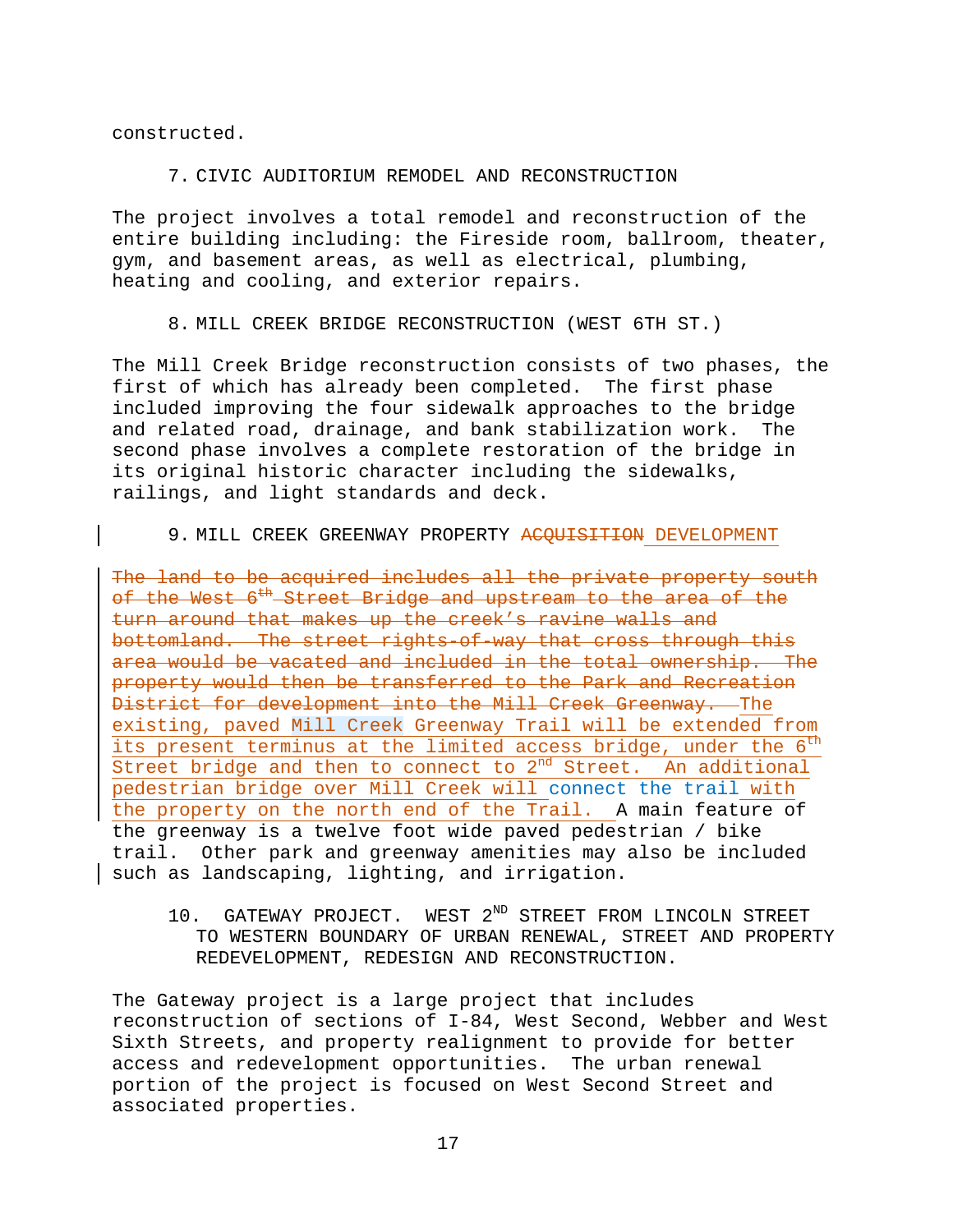## 11. REDEVELOPMENT OF ARMORY PROPERTY / PUBLIC WORKS SITE

This project includes the redevelopment of the commercial property on the south side of West Sixth Street from Webber to Walnut. The current City Public Works office and yard would be relocated to another site.

## 12. THOMPSON PARK SIDEWALK

This is a small project that includes construction of a natural rock retaining wall, sidewalk, and curb. It begins at the drive entrance to the Thompson Park swimming pool and ends at the intersection of West Second Street and Cherry Heights.

13. PROPERTY REHABILITATION GRANT AND LOAN FUND PROGRAM

This program has three areas that are designed to further the objectives of the Urban Renewal program and address the many individual projects identified throughout the amendment process that meet the project selection criteria. The three program areas include:

1. Land Assemblage

The Agency may assist in land assemblage to allow for private development of City and/or privately owned property.

2. Historic Design and Restoration

The Agency may provide architectural and engineering design services for existing or new buildings in the National Historic Districts for restoration or compatible design work. The Agency may also provide low interest loans for the portion of the construction work necessary to meet the historic compatibility requirements.

> 3. Redevelopment of Unused and Underused Land and Buildings and other Civic Improvements

The Agency may provide grants and low interest loans for business, civic, residential, cultural, and tourist-related property to be developed, redeveloped, improved, rehabilitated, and/or conserved. Grants shall be made to public, non-profit, and civic organizations only and on uses that serve a public purpose. Projects must meet the project selection criteria in order to be eligible to receive a grant.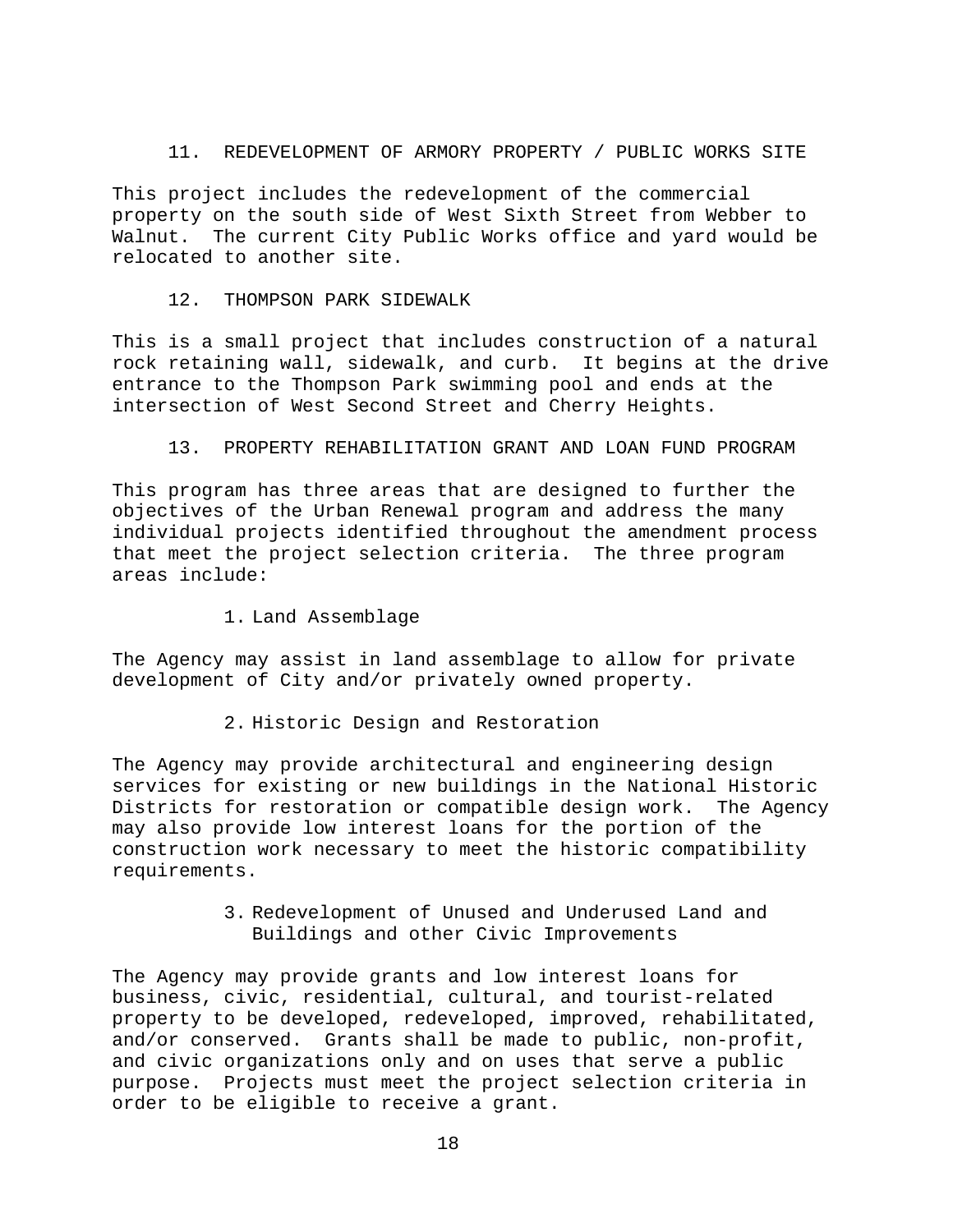The Agency may establish a below market interest rate loan program for the redevelopment of properties within the urban renewal area. Prior to making any loans, the Agency shall prepare and adopt a comprehensive rehabilitation loan plan that sets forth:

- a. Criteria for eligibility;
- b. Interest rates and terms for various loans;
- c. Procedures for recycling the funds as loan obligations are paid;
- d. Procedures for delinquent loan payments or defaults;
- e. Procedures and conditions for which deferred payment loans may be offered;
- f. Procedures for administering and servicing the loan program; and
- g. Such other procedures and conditions the Agency deems necessary.
- 14. REDEVELOPMENT OF WASCO WAREHOUSE & MILLING COMPANY PROPERTY

Redevelopment of the Wasco Warehouse & Milling Company property involves purchase and may include partial renovation and historic preservation for an identified use or uses. Additional land will be acquired from the Oregon Department of Transportation and the Union Pacific Railroad.

15. EAST GATEWAY/BREWERY GRADE STREET RECONSTRUCTION

The existing streets will be realigned and improved and a roundabout installed to help facilitate a better flow of traffic within the Area.

16. 3<sup>rd</sup> PLACE STREET IMPROVEMENTS

The 3<sup>rd</sup> Place street scape improvements include street, utilities, curbs, sidewalks, lighting, landscaping,and associated improvements.

## 602. ACQUISITION OF REAL PROPERTY

The Plan authorizes the acquisition and disposition of property as described in this section. Property includes any and all interests in property, including fee simple ownership, lease, easements, licenses or other rights to use. Eminent domain would only be used if necessary for the acquisition of land for public improvements and after the Agency has taken all steps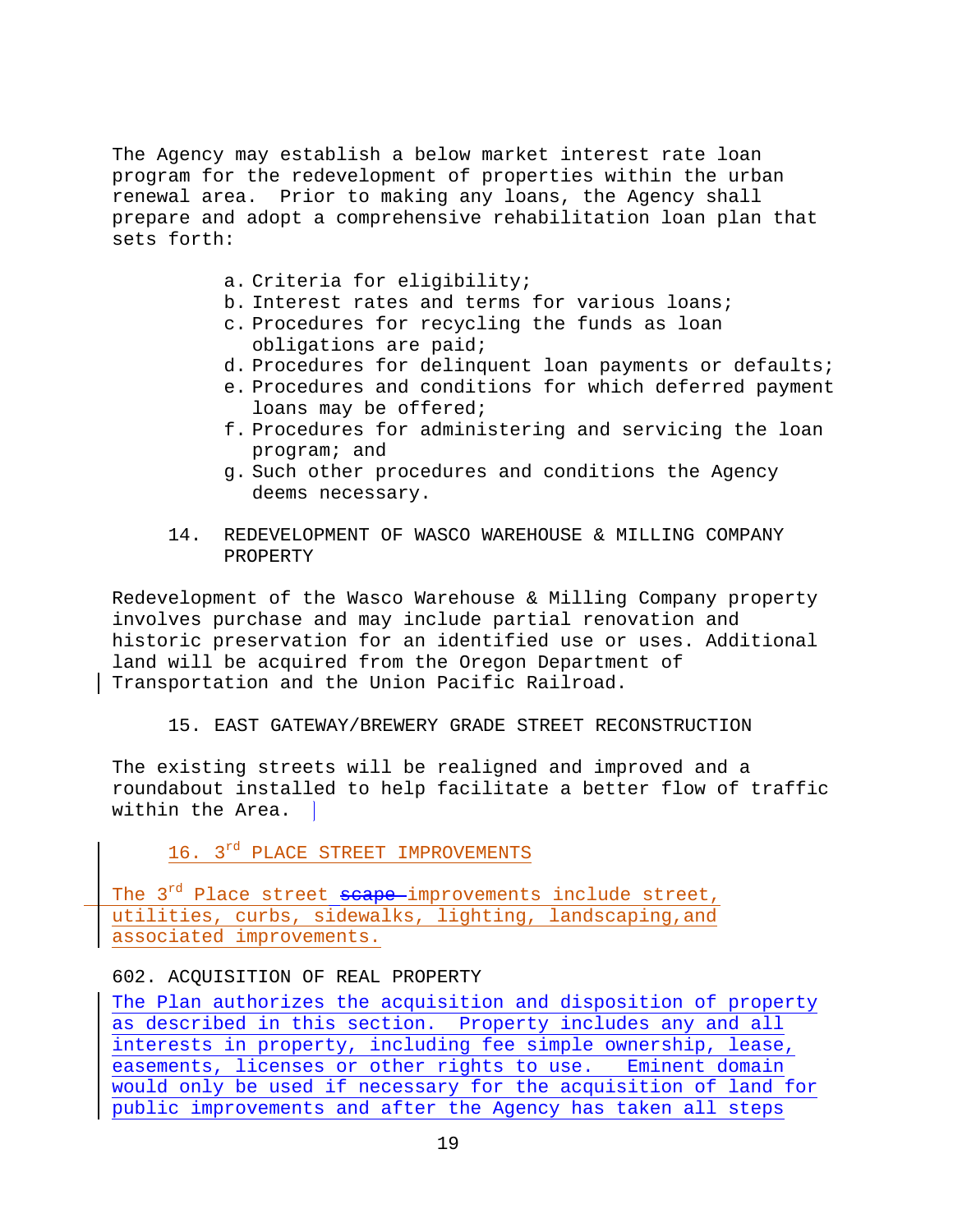required by law to attempt to acquire the land by voluntary agreement with the property owner.

A. -- Property Acquisition for Public Improvements The Agency may acquire any property within the Area necessary for the public improvement projects undertaken pursuant to the Plan by all legal means. The Agency action approving an acquisition will specify the need for the acquisition in relation to the public improvement undertaken.

B. Property Acquisition – From Willing Sellers The Plan authorizes the Agency acquisition of any interest in property within the Area that the Agency finds is necessary to support private redevelopment pursuant to the Plan, but, except as noted below, only in those cases where the property owner wishes to convey such interest to the Agency. The Agency action approving an acquisition will specify the need for the acquisition to support private redevelopment. The Plan does not authorize the Agency to use the power of eminent domain to acquire property other than in the case described in Section 602.A. above which allows the acquisition of land for public improvements using the power of eminent domain.

C. Land Disposition

The Agency will dispose of property acquired for a public improvement project by conveyance to the appropriate public agency responsible for construction and/or maintenance of the public improvement. The Agency may retain such property during construction of the public improvement. The schedule for disposition of land for a public improvement project will be determined based on the timing of the construction of the public improvement.

The Agency may dispose of property acquired under Subsection B. of this Section 602 by conveying any interest in the property. The schedule for disposition of land acquired under Subsection B. of this Section 602 will be determined by the Agency when the Agency determines the acquisition is necessary pursuant to Section 602. B above. These determinations may be made by Resolution of the Agency.

Property shall be conveyed at its fair reuse value. Fair reuse value is the value, whether expressed in terms of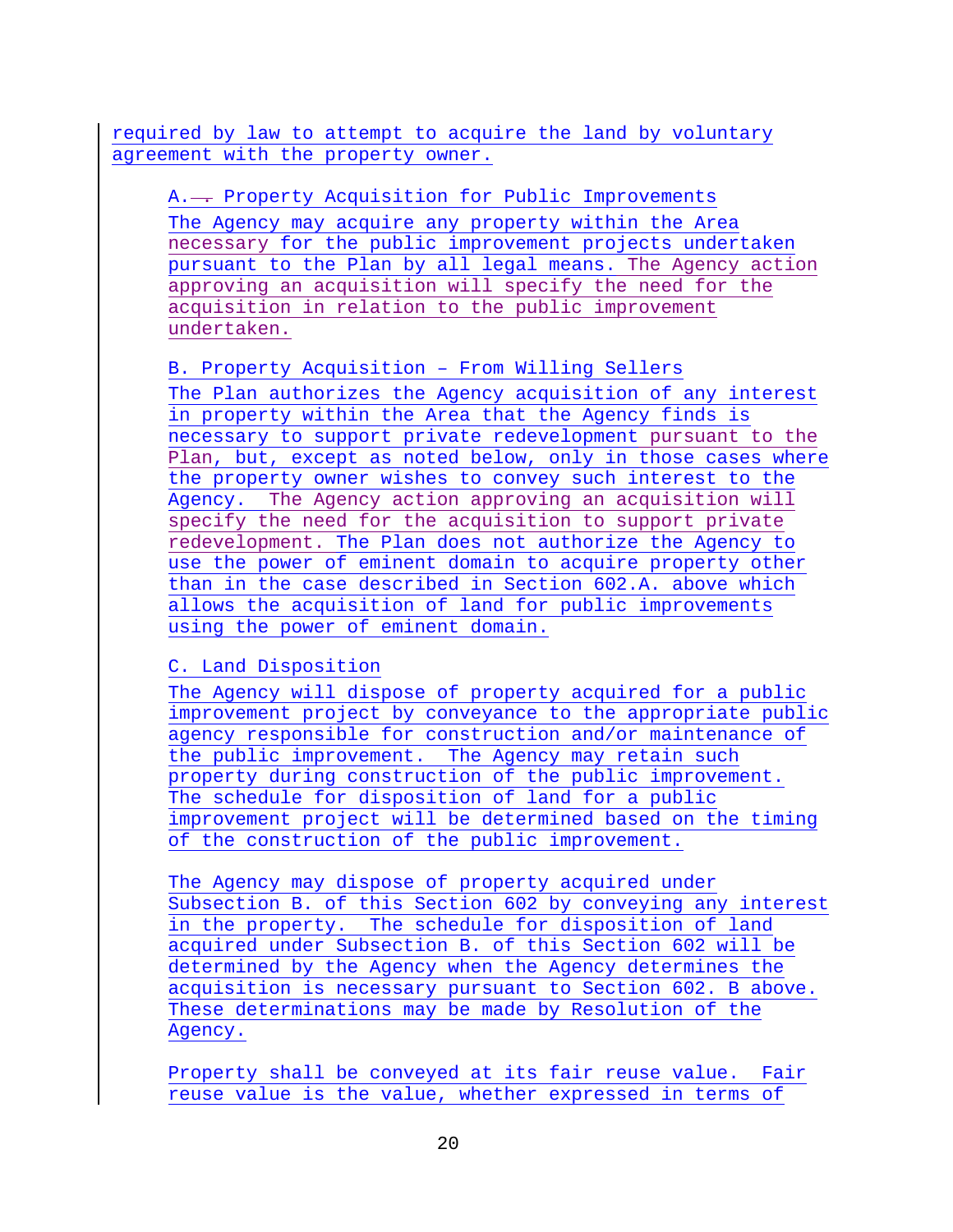rental or capital price, at which the urban renewal agency in its discretion determines such-land should be made available in order that it may be developed, redeveloped, cleared, conserved or rehabilitated for the purposes specified in such plan. Because fair reuse value reflects limitations on use of the property to those purposes specified in the Plan, the value may be lower than the property's fair market value.

Where land is sold or leased, the purchaser or lessee must agree to use the land for the purposes designated in the Plan and to begin and complete the building of its improvements within a period of time that the Agency determines is reasonable.

A. INTENT: It is the intent of this Plan to authorize the Urban Renewal Agency to acquire property within the Urban Renewal Area by any legal means to achieve the objectives of this Plan, and specifically, for any of the purposes listed in Subsection 602-B below.

B. PURPOSE OF PROPERTY ACQUISITIONS: Property acquisition,<br>including limited interest acquisition is hereby made a part of this Plan and may be used by the Agency to achieve the objectives of this Plan based on any one of the following criteria:

1. Where existing conditions do not permit practical or feasible rehabilitation of a structure, by its owner, and it is determined by the Agency that acquisition of such properties and demolition or rehabilitation of the improvements thereon are necessary to remove substandard and blighting conditions;

2. Where detrimental land uses or conditions such as incompatible uses, or adverse influences from noise, smoke or fumes exist, or where there exists over crowding, excessive dwelling unit density or conversions to incompatible types of uses, and it is determined by the Agency that acquisition of such properties and the rehabilitation or demolition of the improvements are necessary to remove blighting influences;

3. Where it is determined by the Agency that the property is needed to provide public improvements and facilities as follows:

a. Right—of—way acquisition for streets, alleys, bicycle paths or pedestrian ways.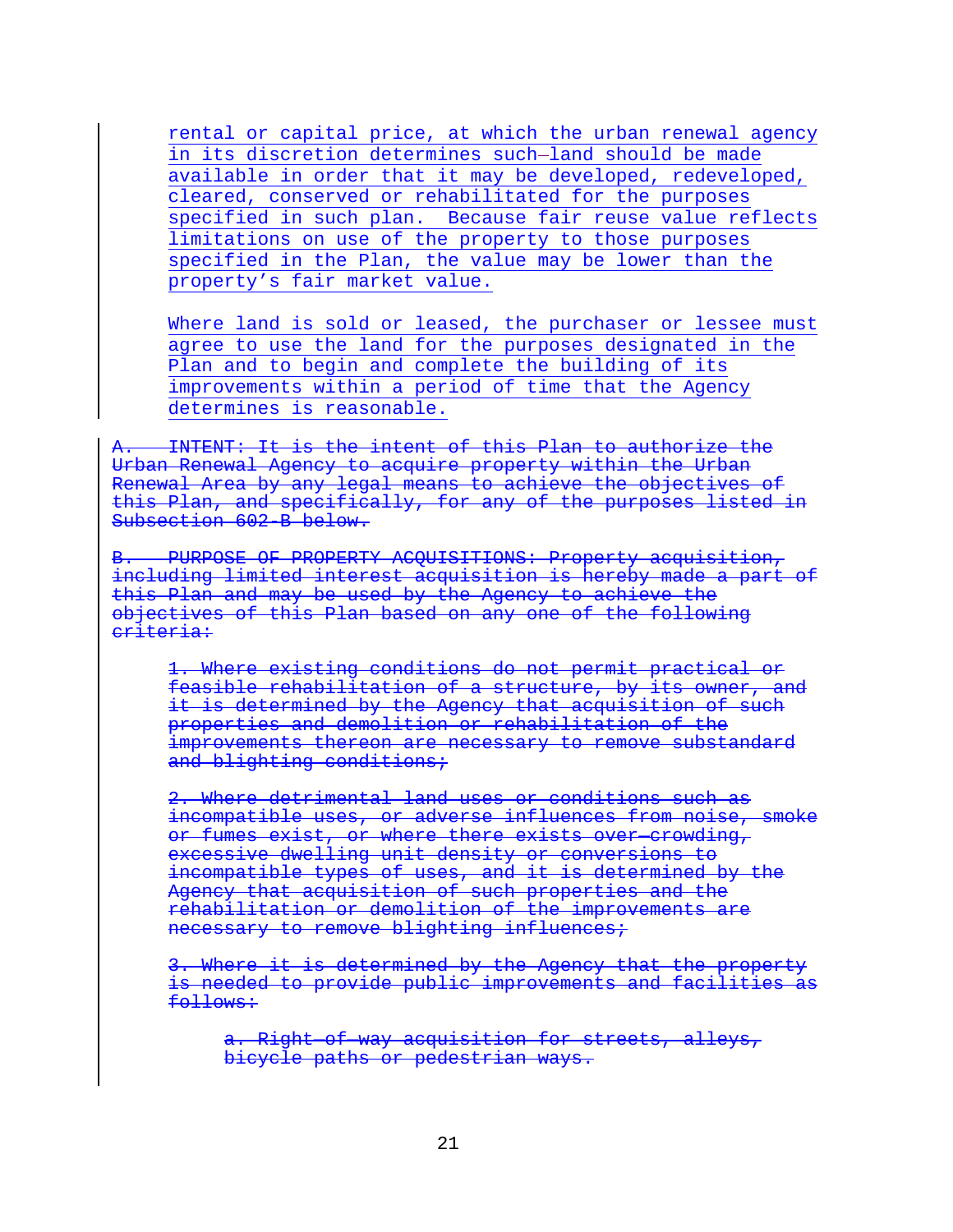Facilities for the benefit of the public which are to be developed by the Agency, the City, or any other public entity;

c. Property acquisition for public, off-street parking facilities; or

d. Where the owner of real property within the<br>boundaries of the Urban Renewal Area wishes to convey boundaries of the Urban Renewal Area wishes to title of such property by legal means, including by gift.

4. Where it is determined by the Agency that a substantial public interest or the objectives of this Plan can be furthered by assembling property for development or redevelopment by a party other then the owners of record of such property, the Agency may acquire such property.

C. PROPERTY THAT MAY BE ACQUIRED: No specific property to be acquired has been identified as of the date of approval of this Plan as amended. However, should the Agency subsequently determine that the objectives of this Plan would be furthered by acquiring property, the procedures set forth in Section 603, below, shall govern the Agency's action.

603• AGENCY'S PROCEDURES FOR IDENTIFYING PROPERTY TO BE ACQUIRED

Project activities listed in Sections 601 or 602 may require acquisition of property not identified by the Agency as of the effective date of this Plan. However, should such action be required by the Agency, the following procedures shall be undertaken prior to such property acquisition:

A. First the Agency shall determine the properties that may be acquired;

B. The Agency, or its designated representative, shall then contact the owner or owners of property at the address shown on the most current tax roll to inform the owners Agency's interest in acquiring their property and the reasons for such interest;

C. The Agency, at a regularly scheduled meeting, shall discuss the results of the contact with the owner of the affected property and determine whether or not to proceed with the acquisition process;

D. If it is the Agency's determination to proceed with the acquisition process, they shall set a time and place for a public hearing on the matter. The owners of the property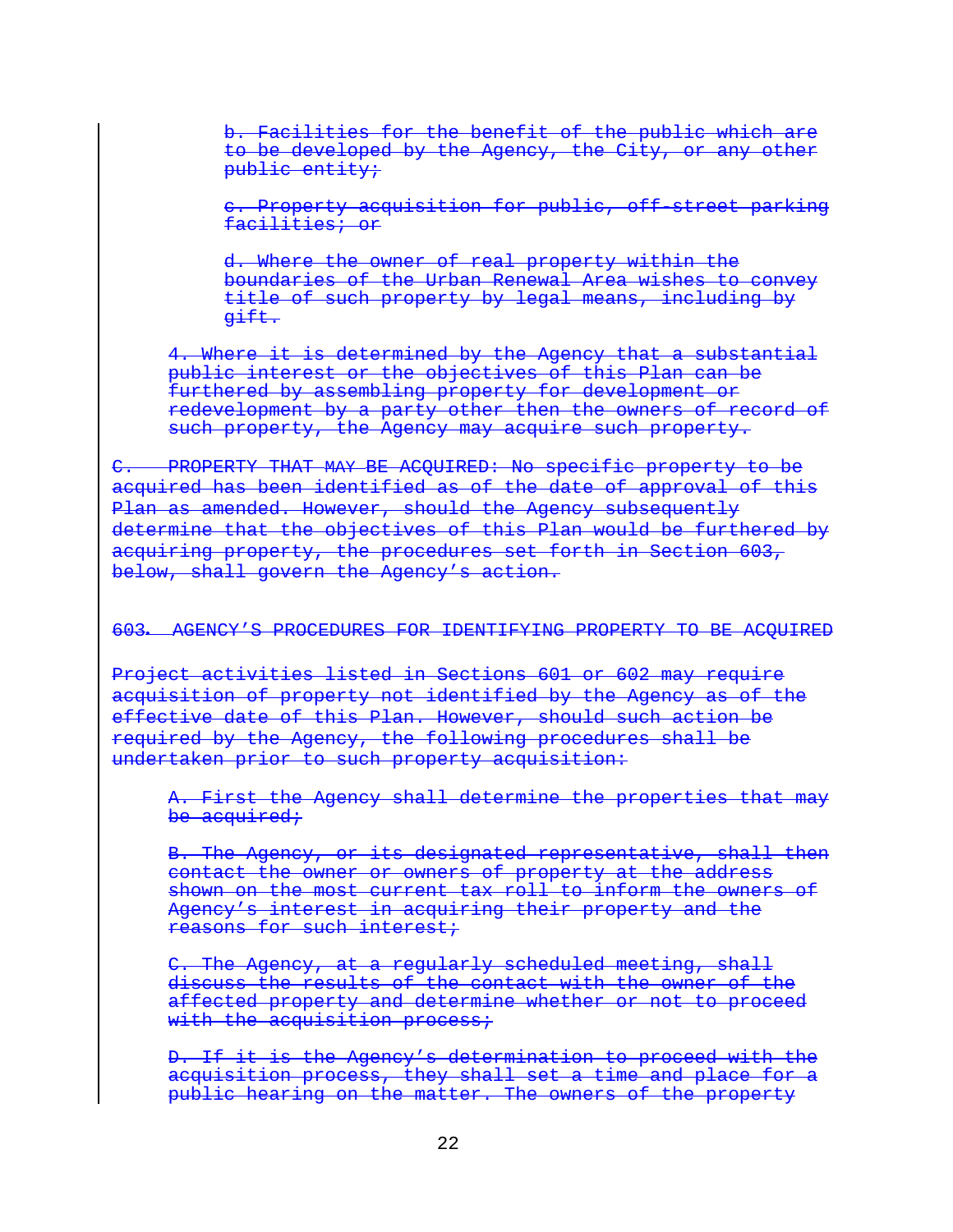that may be acquired shall be notified of such public hearing by registered mail, return receipt requested;

E. At the public hearing, the Agency shall explain the public purpose, public interest or the plan objectives that would be furthered by such property acquisition. The Agency shall then receive comment from the affected property owner, if any, and from the public at large;

F. After the owners and public have been heard, their comments shall be considered by the Agency. The Agency, by resolution shall then make a finding, based on the reasons for the acquisition, the content of the owners and public testimony whether or not to proceed with the acquisition. In order to proceed, the finding shall include a determination that the acquisition is necessary pursuant to one or more purposes set forth in Section 602 above. The resolution shall also set forth the anticipated disposition of said real property and a time schedule for any such acquisition and disposition

G. If the Agency's finding and determination is to proceed with the acquisition process, the Agency, by resolution, shall cause a minor change to this Plan to be prepared in conformance with Section 1201. Such change shall consist of a map or maps and a legal description of the property to be acquired including a copy of the Agency's finding described in subsection "F" above. The change shall be assigned an appropriate exhibit number and placed in the appendix of this Urban Renewal Plan;

H. The Agency shall then proceed with the acquisition process.

604. PROPERTY ACQUISITION FOR UNSPECIFIED PURPOSES

If property acquisition, other than for the projects or activities identified in Sections 601 or 602, is considered by the Agency, such property acquisition shall constitute a substantial change/amendment within the meaning of Section 1203 of this Plan and ORS  $457.085(2)(i)$ .

## 605. RELOCATION ACTIVITIES

If in the implementation of this Plan, persons or businesses should be displaced by action of the Agency, the Agency shall provide assistance to such persons or businesses to be displaced. Such displaces will be contacted to determine their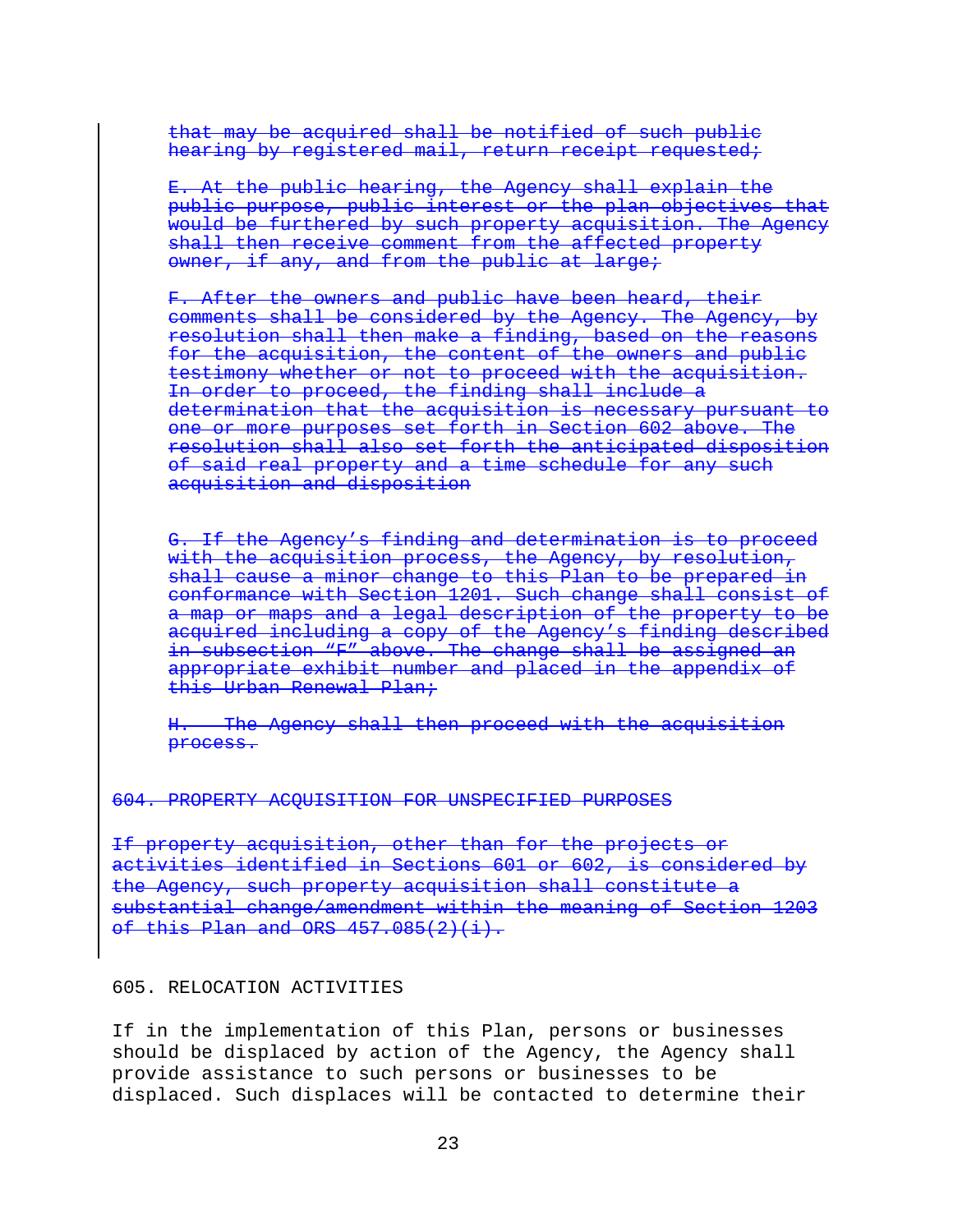individual relocation needs. They will be provided information on available space and will be given assistance in moving. All relocation activities will be undertaken and relocation payments made in accordance with the requirements of ORS 281.045 281.10535.500 – 35.530. Payments made to persons displaced from dwellings will be assured that they will have available to them habitable, safe, and sanitary dwellings at costs or rents within their financial reach. Payment for moving expense will be made to occupants displaced.

Prior to the Agency acquiring any property which will cause households, businesses, industries, offices or other occupants to be displaced, the Agency will prepare, adopt, and maintain a Relocation Policy. Such policy will be available to interested parties at the Agency's office and will set forth the relocation program and procedures, including eligibility for and amounts of relocation payments, services available and other relevant matters.

## 606. PROPERTY DISPOSITION AND REDEVELOPER OBLIGATIONS

A. PROPERTY DISPOSITION. The Agency is authorized to dispose of, sell, lease, exchange, subdivide, transfer, assign, pledge, or encumber by mortgage, deed of trust, or otherwise any interest in property which has been acquired by them in accordance with the provisions of this Plan and with the terms and conditions set forth in a Disposition and Development Agreement or other legal instrument as determined by the Agency.

All real property acquired by the Agency in the Urban Renewal Area, if any, shall be used or disposed of for development consistent with the uses permitted in this Plan. The Agency shall obtain fair re—use value for the specific uses to be permitted on the real property. Real property acquired by the Agency may be disposed of without consideration (cost) to any other public entity in accordance with this Plan. All persons and entities obtaining property from the Agency shall use the property for the purposes designated in this Plan, and shall commence and complete development of the property within a period of time which the Agency fixes as reasonable, and shall comply with other conditions which the Agency deems necessary to carry out the objectives of this Plan. Real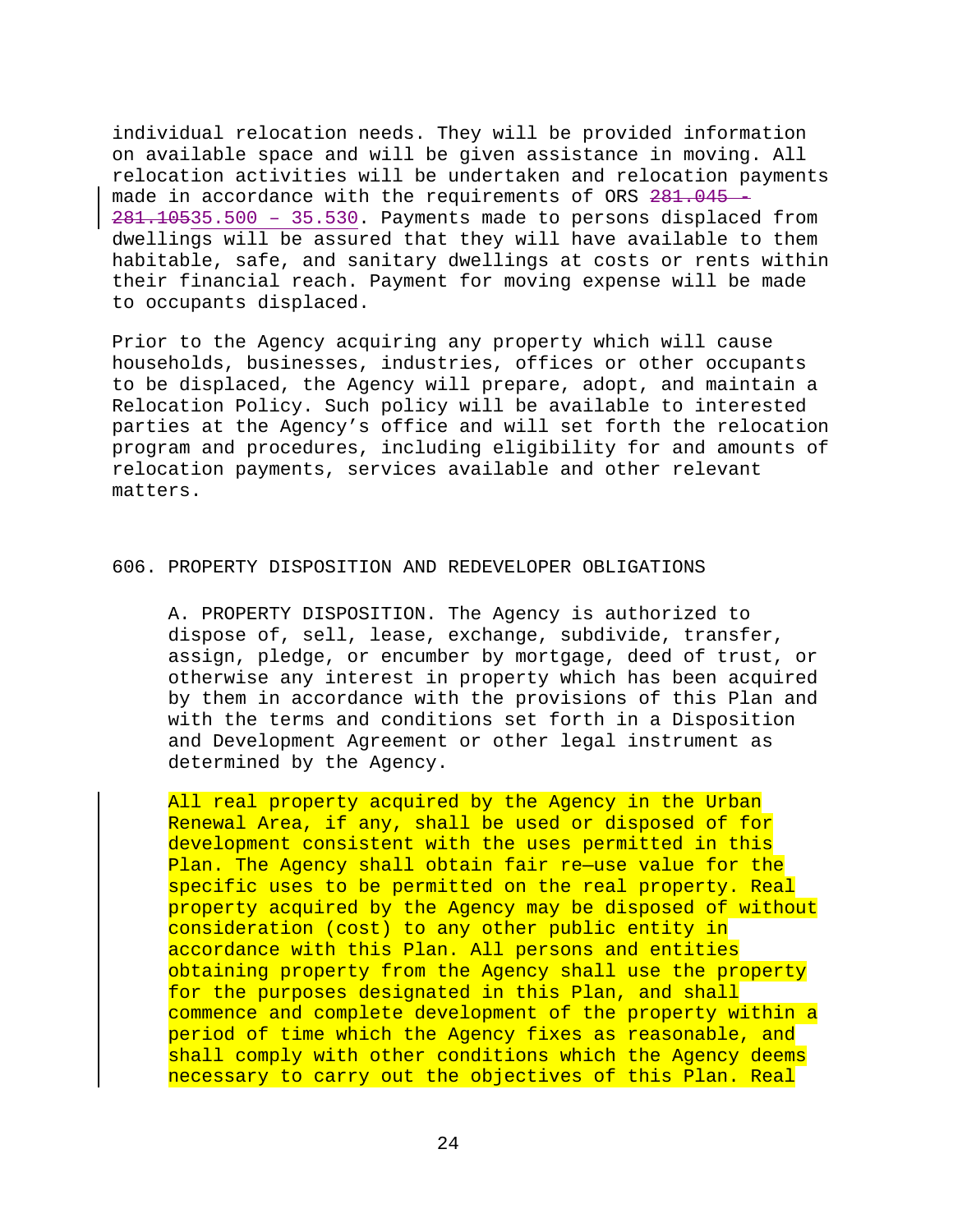property shall not be disposed of for the purpose of speculation.

The Agency shall provide adequate safeguards to ensure that the provisions of this Plan will be carried out to prevent the [EH3] recurrence of blight. All real property owned or leased by parties, shall be made subject to provisions of this Plan. Leases, deeds, contracts, agreements, documents, and declarations of restrictions by the Agency may contain restrictions, covenants, covenants running with the land, rights of reverter, conditions precedent or subsequent, equitable servitudes, or any other provisions necessary to Carry out this Plan [JML4].

B. REDEVELOPER'S OBLIGATION. Any redeveloper and his/her successors or assigns within the Urban Renewal Area, in addition to the other controls and obligations stipulated and required of the Redeveloper by the provisions of this Plan, shall also be obligated by the following requirements:

1. The Redeveloper shall obtain necessary approvals of proposed developments from all Federal, State and/or local agencies that may have jurisdiction on properties and facilities to be developed or redeveloped within the Urban Renewal Area;

2. The Redeveloper shall develop or redevelop such property in accordance with the land use provisions and other requirements specified in this Plan;

3. The Redeveloper shall submit all plans and specifications for construction of improvements on the land to the Agency or such of its agents as the Agency may designate for review prior to distribution to appropriate reviewing bodies as required by the City;

4. The Redeveloper shall commence and complete the development of such property for the use provided in this Plan within a reasonable period of time as determined by the Agency;

5. The Redeveloper shall not effect or execute any agreement, lease, conveyance, or other instrument whereby the real property or a part thereof is restricted upon the basis of age, race, color, religion, sex, marital status, or national origin in the sale, lease or occupancy thereof;

6. The Redeveloper shall accept all conditions and agreements as may be required by the Agency. In return for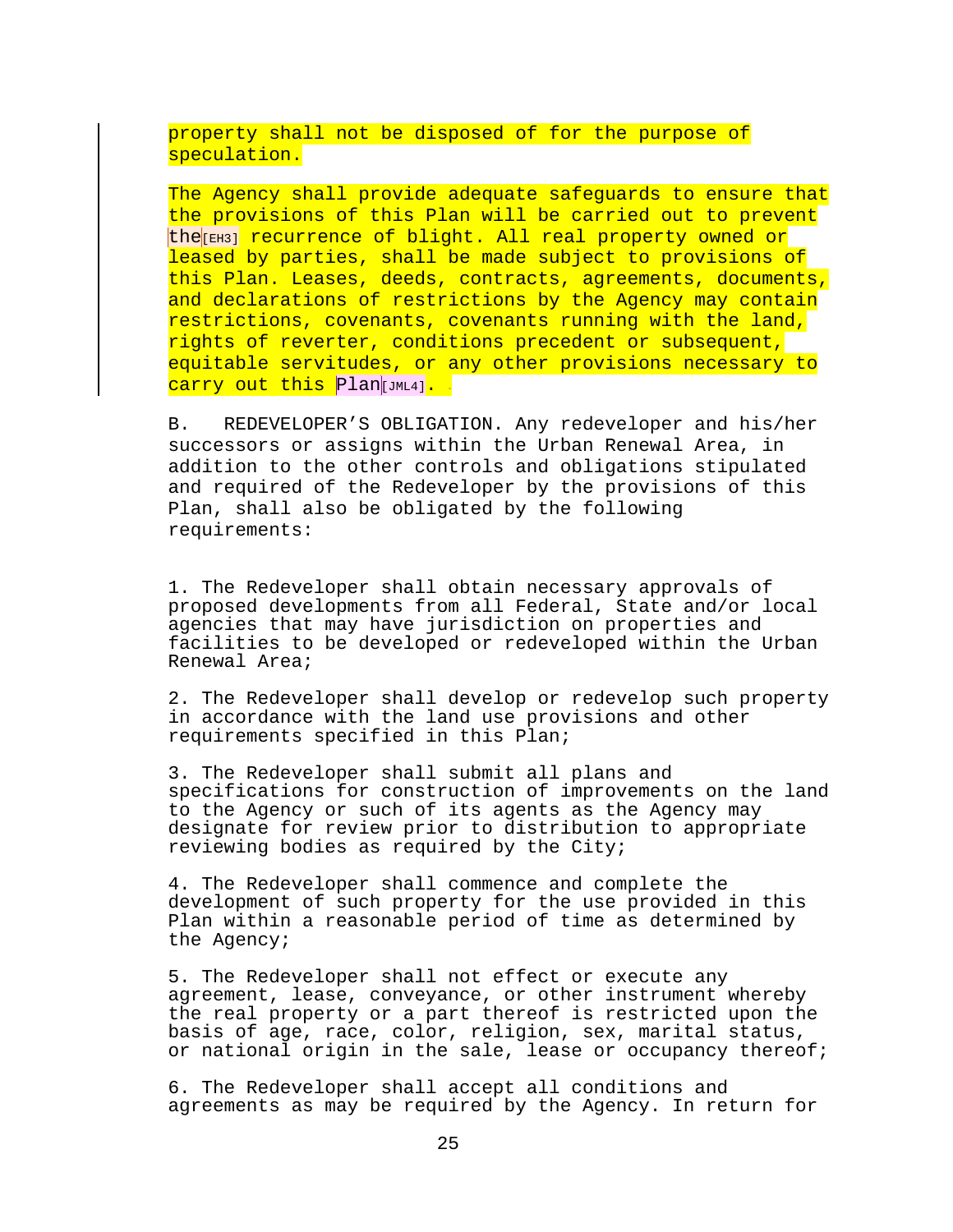receiving assistance from the Agency, if any, the Agency may require the redeveloper to execute a development agreement acceptable to the Agency as a condition of the Agency providing assistance.

7. The Redeveloper shall maintain property under his/her ownership within the Area in a clean, neat and safe condition.

607 - OWNER PARTICIPATION

Property owners within the Urban Renewal Area proposing to improve their properties and receiving financial and/or technical assistance from the Agency shall do so in accordance with all applicable provisions of this Plan and with all applicable codes, ordinances, policies, plans and procedures of the City.

## 608. ADMINISTRATIVE ACTIVITIES AND SERVICES TO THE AGENCY

A. The Agency may hire its own staff or it may obtain its administrative support staff from the City of The Dalles and the City may provide the personnel necessary to staff the Urban Renewal Agency on such financial terms and conditions as the Agency and the City may from time to time agree in writing [JML5]. In the event the Agency elects to use City personnel in all or part of its staffing, the Agency will evaluate and make recommendations to the City regarding their personnel support needs. The costs of Agency staffing recommendations shall be included in the annual budget proposal of the Agency.

B. Further, the Agency may retain and budget for the services of independent professionals, firms, or organizations to provide technical services such as, but not limited to:

1. Legal Counsel and Bond Counsel;

2. Preparation of market, feasibility or other economic studies or plans;

3. Preparation of design, architectural, engineering, landscape architectural, planning, redevelopment, or other developmental feasibility studies;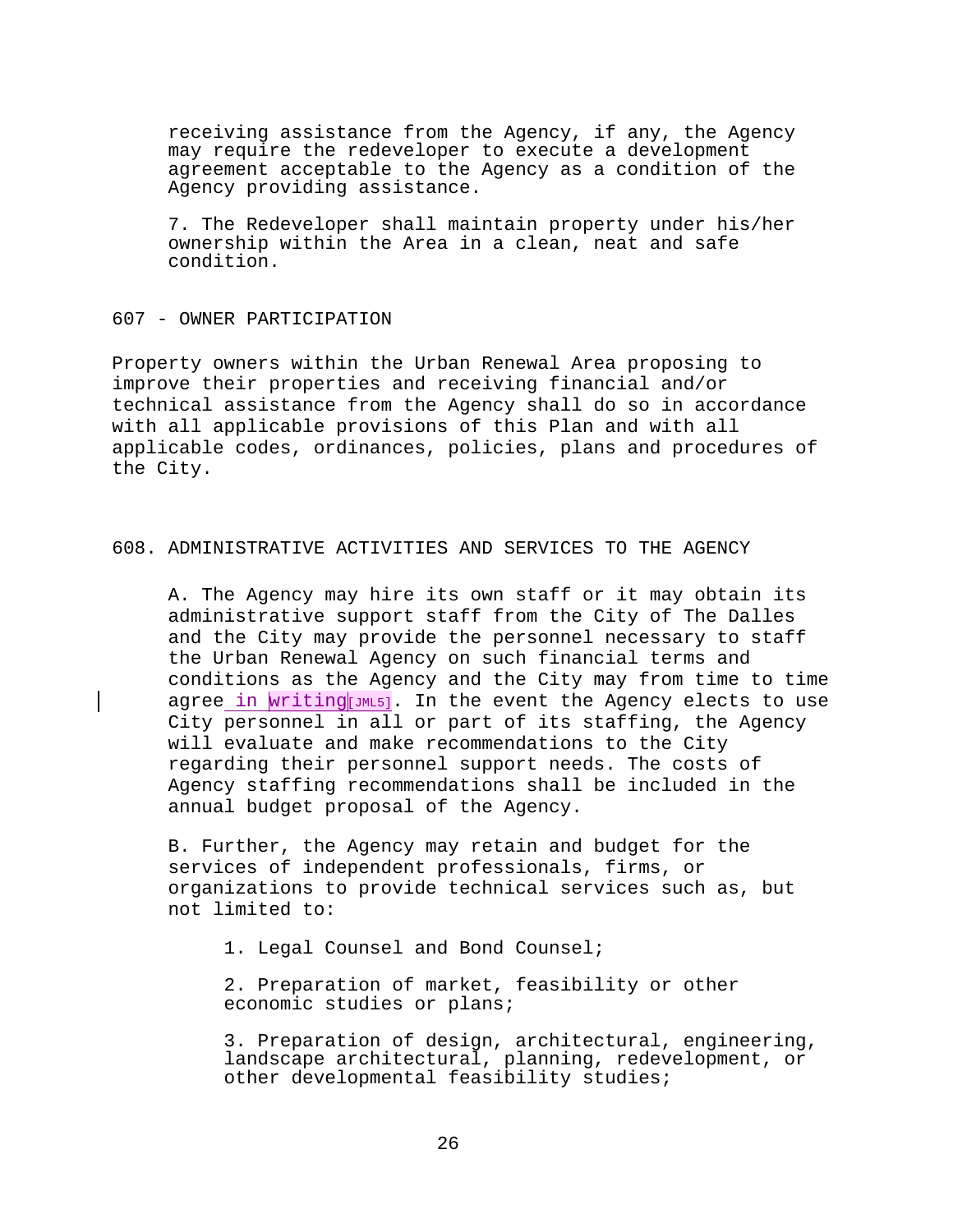4. Preparation of construction contract documents for Agency's improvement activities by appropriately licensed professionals;

5. Providing accounting or audit services;

6. Providing special rehabilitation, restoration or renovation feasibility and cost analysis studies or plans;

7. Assisting in -preparation of the annual financial report required under Section 800 of this Plan;

8. Property acquisition and disposition appraisals;

9. Licensed real estate professionals for real property acquisition, disposition or negotiation services;

10. Bond issuance and renewal financing consultants.

C. The Agency may prepare and adopt design standards, themes, guidelines and implementation procedures that would be applied in various sectors of the Urban Renewal Area as the Agency deems appropriate to:

1• Assure architectural continuity and compatibility in new or remodeled buildings that are located in areas in which buildings with unique and distinctive historical or architectural character exists;

2. Advance the role of The Dalles Riverfront Plan as a unique element of visual and civic value to the City and to the properties that abut the River. As such, promote the development and redevelopment of these abutting properties so as to advance and protect these values; and

3. Assure that the developments on the large vacant lands within the Urban Renewal Area will have a design consistency and will advance the objectives of this Urban Renewal Plan.

D. The Agency may acquire, rent or lease office space within the Urban Renewal Area and may purchase, rent or lease office furniture, equipment and facilities necessary for it to conduct its affairs in the management and implementation of this Plan.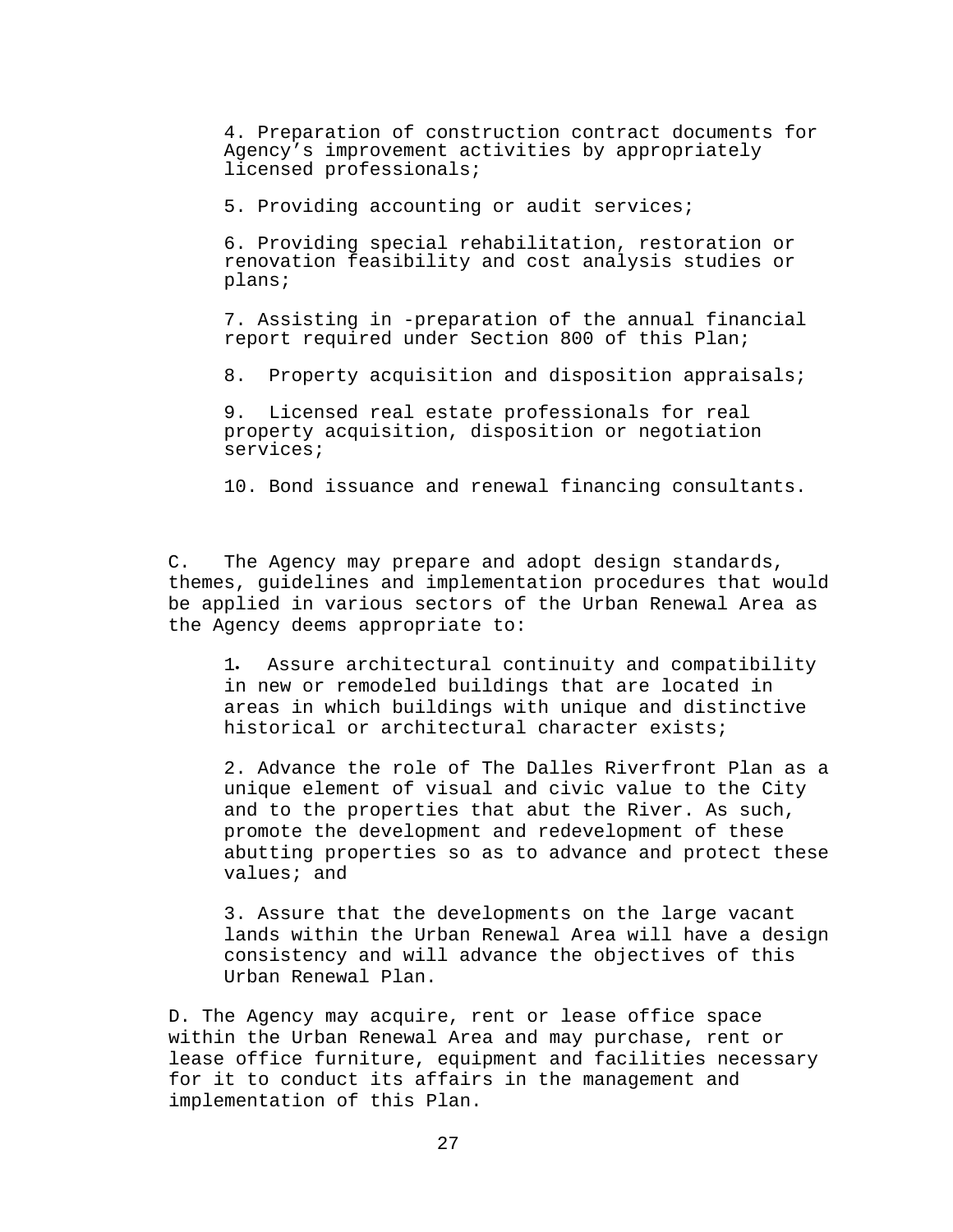E. The Agency may invest its reserve funds in interest bearing accounts or securities consistent with the provisions of City, State and Federal law.

F. To implement this Plan, the Agency may borrow money, accept advances, loans or grants from any legal source, issue urban renewal bonds (also known as tax allocation bonds, governmental bonds, qualified redevelopment bonds and tax increment bonds), and receive tax increment proceeds as provided for in Section 700 of this Plan. Regardless of the form of borrowing of funds, the approval of such borrowing shall comply with the provisions of the Agency's adopted by-laws and all applicable legal requirements.

G. Without limiting any other provision, power or authorization of this Plan, the Agency shall have all of the powers and responsibilities allowed under the provisions of ORS Chapter 457.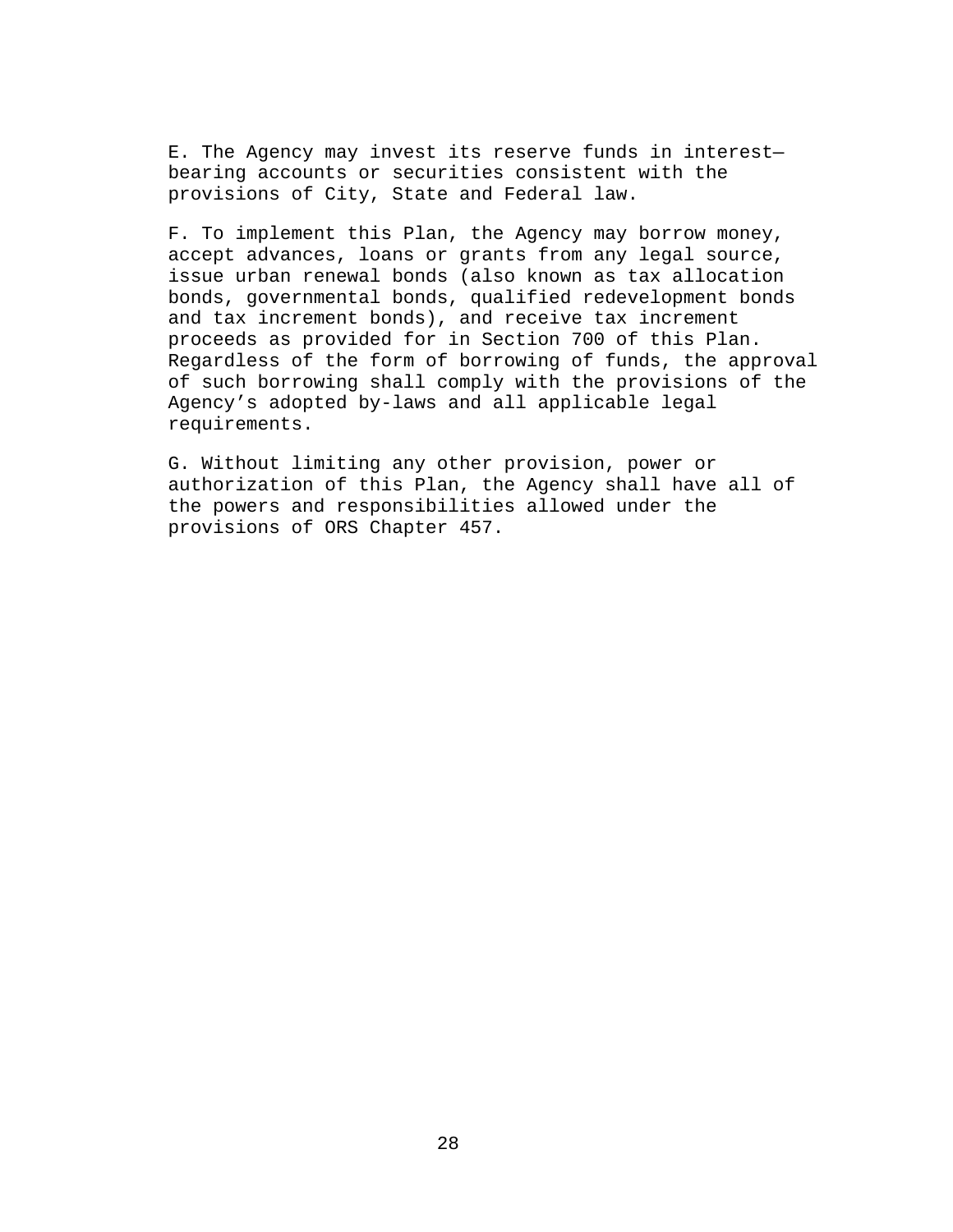#### SECTION 700 - FINANCING OF URBAN RENEWAL INDEBTEDNESS

The Urban Renewal Agency, may borrow money and accept advances, loans, grants and any other legal form of financial assistance from the Federal Government, the State, City, County, or other public body, or from any legal sources, public or private, for the purposes of undertaking and carrying out this Plan, or may otherwise obtain financing as authorized by ORS Chapter 457.

#### 701. TAX INCREMENT FINANCING AND MAXIMUM INDEBTEDNESS

The projects may be financed, in whole or in part, by tax increment financing as provided in Article IX Section 9(1)(c) of the Oregon Constitution and ORS 457.420 through 457.450.

The tax increment financing process, pursuant to ORB 457.420 through 457.450, shall be terminated not later than June 30, 2015. Provided, however, the tax increment collection process may be terminated in a shorter period should debts of the Agency be retired earlier.

Beginning in FY 1999/2000, tThe maximum amount of indebtedness that ean may be issued or incurred under the Plan, as amended, is  $$14,227,353.$  \$29,125,583.

Should the terminal yearamount of tax increment proceeds collectedion be greater than the amount of debt to be retired, the surplus amount of such proceeds shall be prorated back to the County Treasurer for distribution to the affected taxing bodies as required by subsection  $(3)$  of ORS  $457.\overline{450}$ [JML6][EH7].

## 702. PRIOR INDEBTEDNESS

Any indebtedness permitted by law and incurred by the Agency, or the City of The Dalles in connection with preplanning for this Urban Renewal Plan may be repaid from Agency funds when and if such funds are available.

## 703. ANNUAL BUDGET

The Agency shall adopt and use a fiscal year ending June 30 accounting period. Each year, by July 1, the Agency shall adopt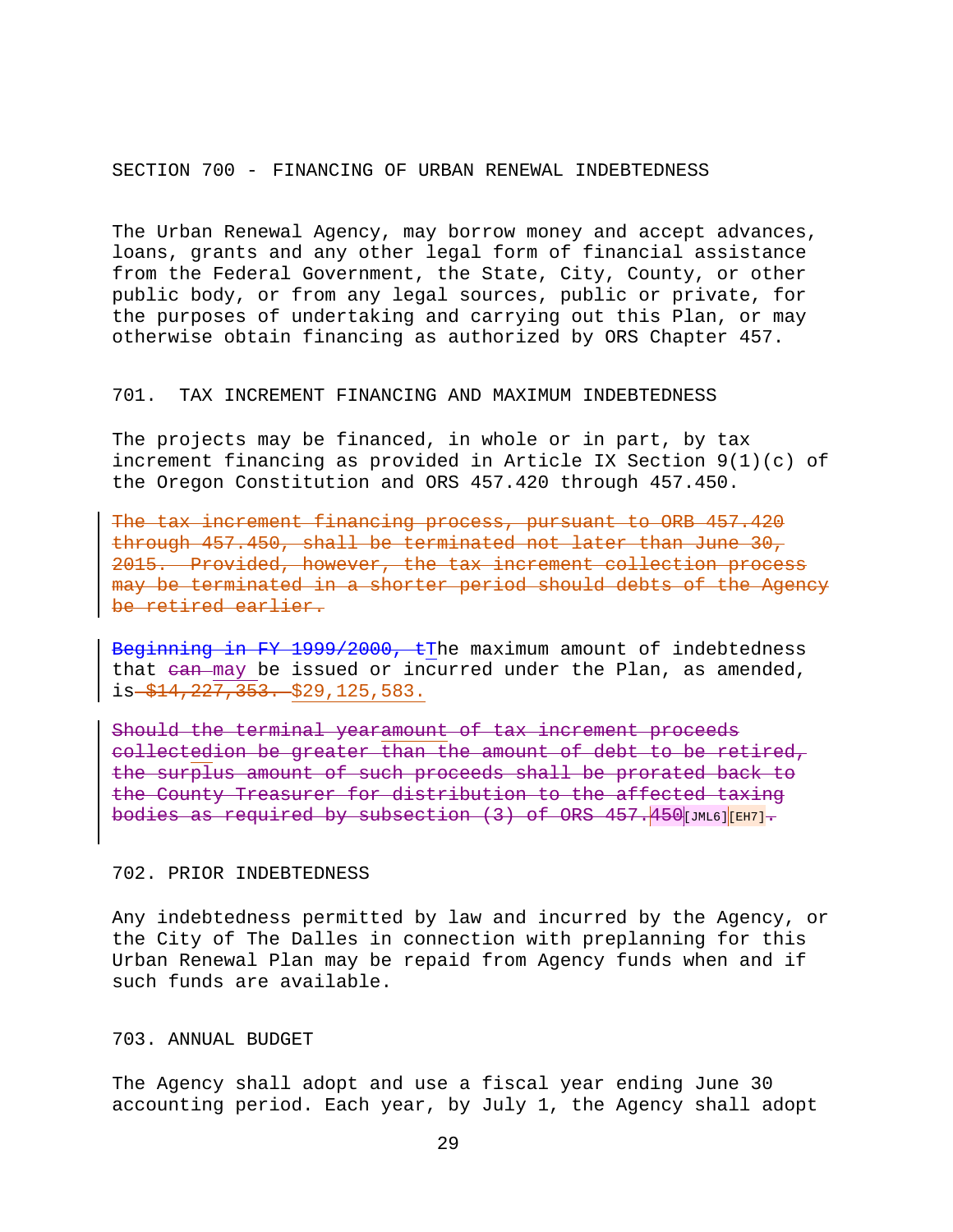a budget in conformance with the provisions of ORS 294 and ORS 457.460 which shall describe its sources of revenue, proposed expenditures and activities.

The Agency shall submit its proposed budget to the Urban Renewal Agency's Budget Committee for its review and approval and the Agency shall not undertake any activities nor expend any funds except as provided in the approved budget.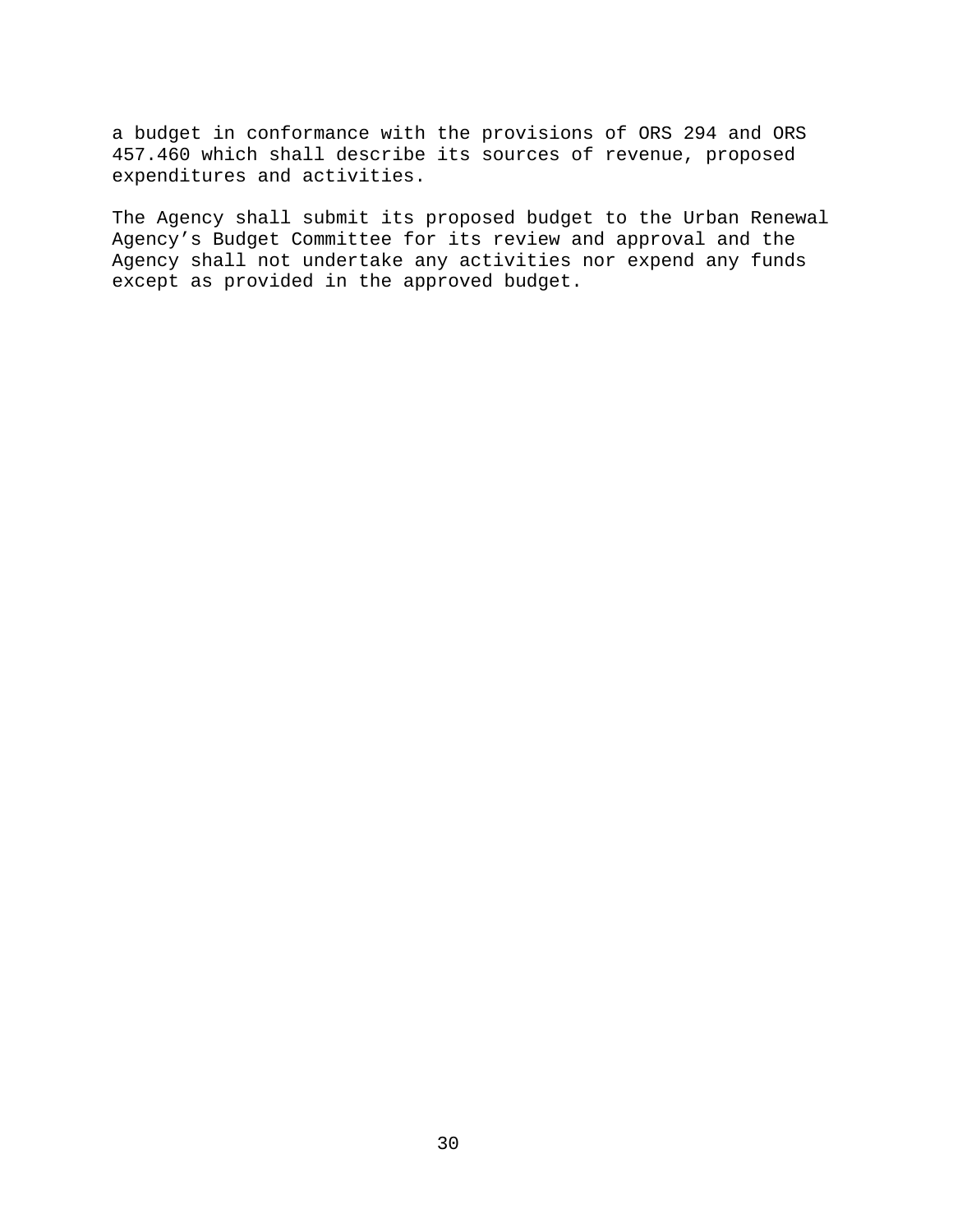SECTION 800 - ANNUAL FINANCIAL STATEMENT REQUIRED

#### 801. REQUIRED FINANCIAL STATEMENT

The Agency shall conform to all statutory requirements for reporting financial information.

## 802. STATEMENT FILED AND PUBLISHED

The statement required by Subsection 801 shall be filed with the City Council and notice shall be published in the "The Dalles Chronicle", a newspaper of general circulation in the City, that the statement has been prepared and is on file with the City and with the Urban Renewal Agency and the information contained in the statement is available to all interested persons.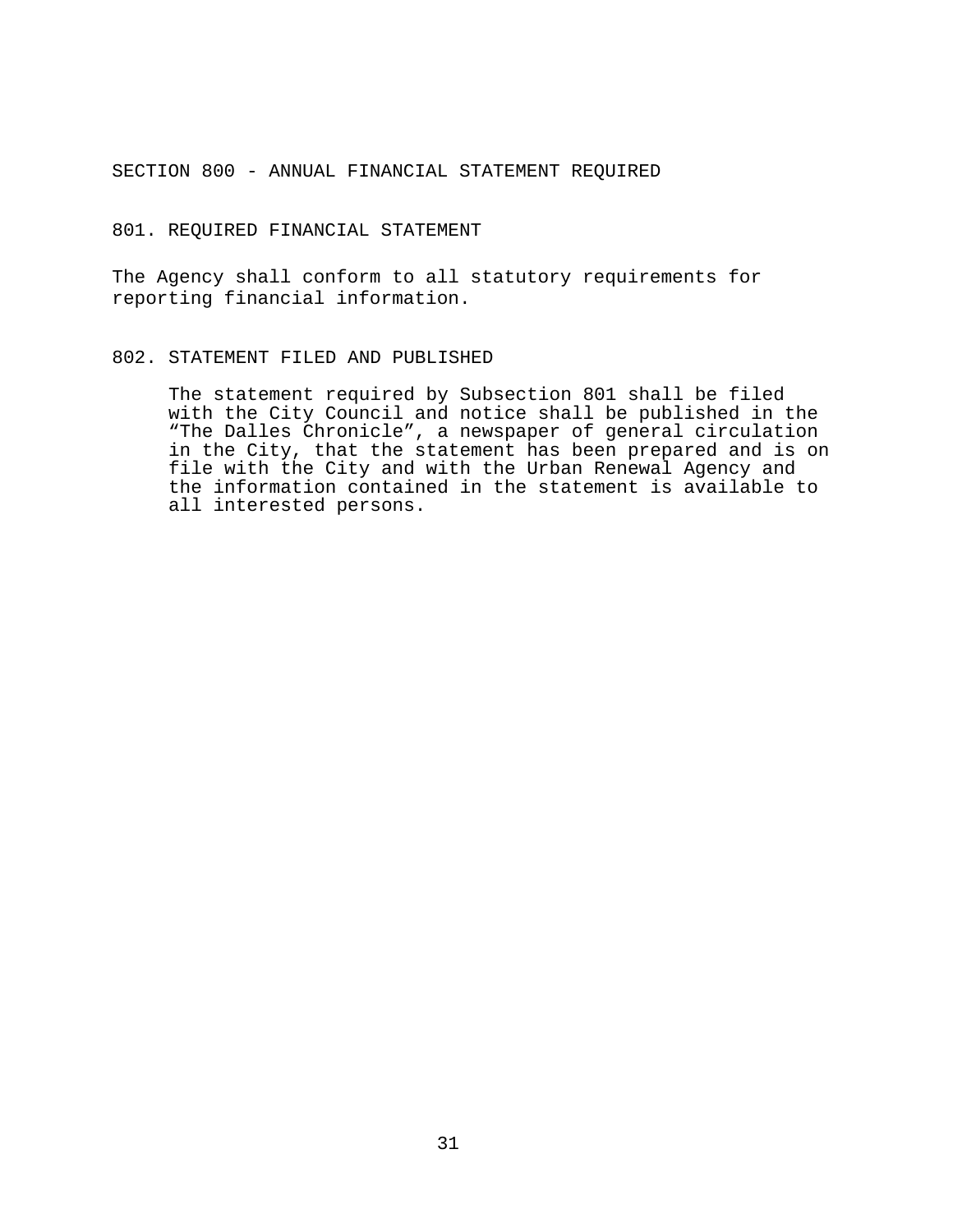#### SECTION 900 - CITIZEN PARTICIPATION

The activities and projects identified in this Plan, the development of subsequent plans, procedures, activities and regulations, and the adoption of amendments to this Plan shall be undertaken with the participation of citizens, owners and tenants as individuals and organizations who reside within or who have financial interest within the Urban Renewal Area and with the general citizens of the City.

In particular, the Agency intends to give substantial weight to the recommendations of the Urban Renewal Advisory Committee established by the Agency. This Committee is charged with reviewing issues, programs and projects related to the Plan and its implementation. Membership on the Committee shall be representative of the interests of the City of The Dalles and of the Area. The Committee may establish such rules and procedures as it deems necessary to conduct its work.

#### SECTION 1000 - NON-DISCRIMINATION

In the preparation, adoption and implementation of this Plan, no public official or private party shall take any action or cause any persons, group or organization to be discriminated against on the basis of age, race, color, religion, sex, marital status or national origin.

#### SECTION 1100 - RECORDING OF PLAN

A copy of the City Council's Non-Emergency Ordinance approving this Plan or amendments to this Plan under ORS 457.095 shall be sent by the Council to the Urban Renewal Agency. Following receipt of such Ordinance, this Plan or such amendments shall be recorded by the Agency with the Recording Officer, Wasco County.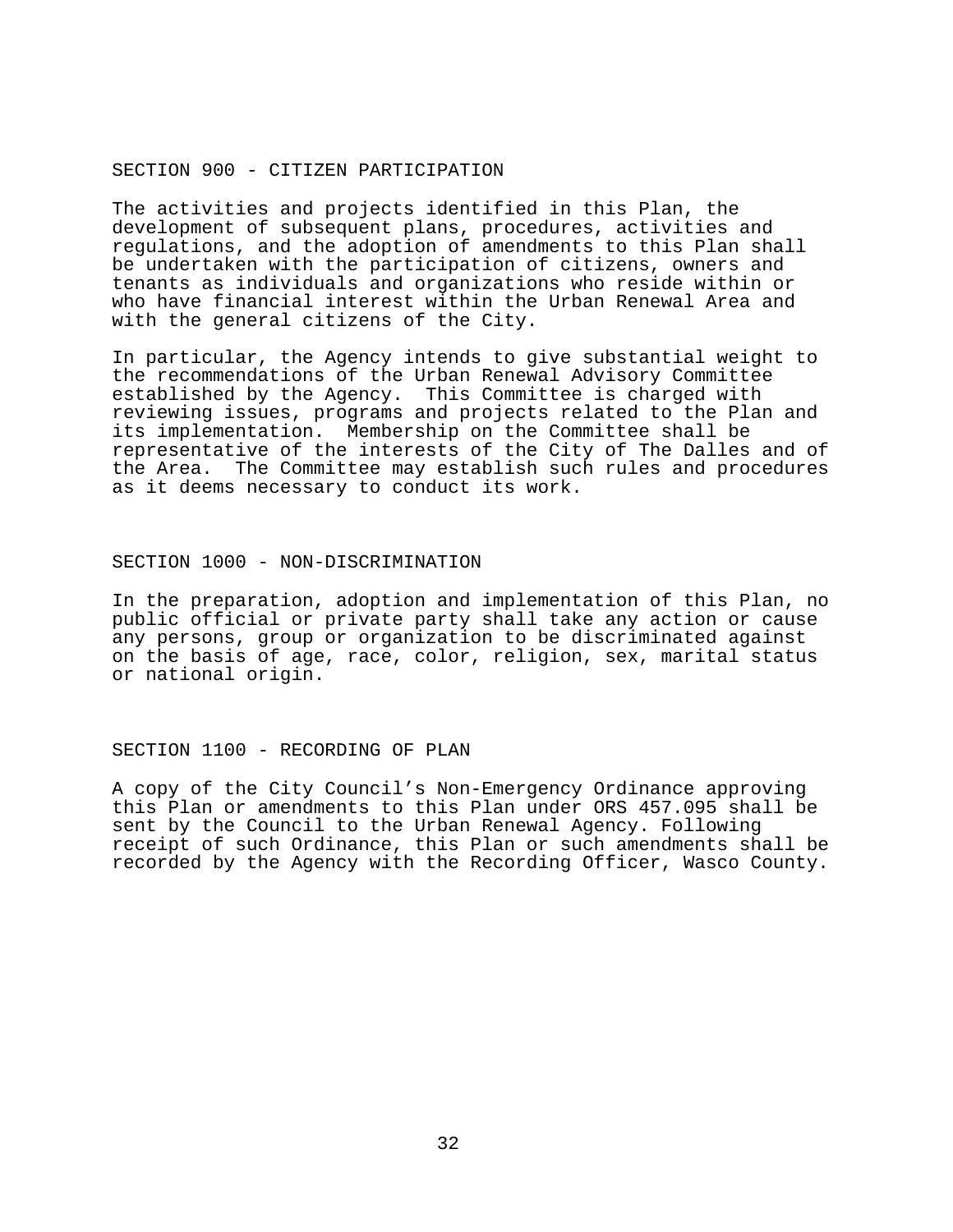SECTION 1200 – PROCEDURES FOR CHANGES OR AMENDMENTS IN THE APPROVED URBAN RENEWAL PLAN

The Plan will be reviewed and analyzed periodically and will continue to evolve during the course of project execution and ongoing planning. The Plan may be changed, clarified, modified or amended as future conditions may warrant. Where, in the judgment of the Agency the proposed modification will substantially change the Plan, the modification must be duly approved by the City council in the same manner as the original Plan and in accordance with the requirements of State and local law. The provisions of ORS 457.085 and ORS 457.220 and of Section 1203 of this Plan shall apply.

The various types of Plan changes, clarifications, modifications or amendments and the official actions that shall be taken prior to their implementation are as follows:

#### 1201 - MINOR CHANGES

Minor changes shall not modify the goals and objectives of the Plan or any of its provisions. Such minor changes may include:

- A. Clarification of language or the State Legislature's changes in ORS Chapter and Section references;
- B. Clarification of written or graphic Exhibits to this Plan.
- C. Modification in this location of project improvements authorized by this Plan, resulting from detailed architectural, engineering or planning analysis.
- D. The identification of property to be acquired as provided for in Sections 601, 602 and 603 of in this Plan.
- E. Changes to the scope, cost or location or projects or addition of projects that do not modify the goals and objectives or the basic procedural, planning or engineering principles of this Plan.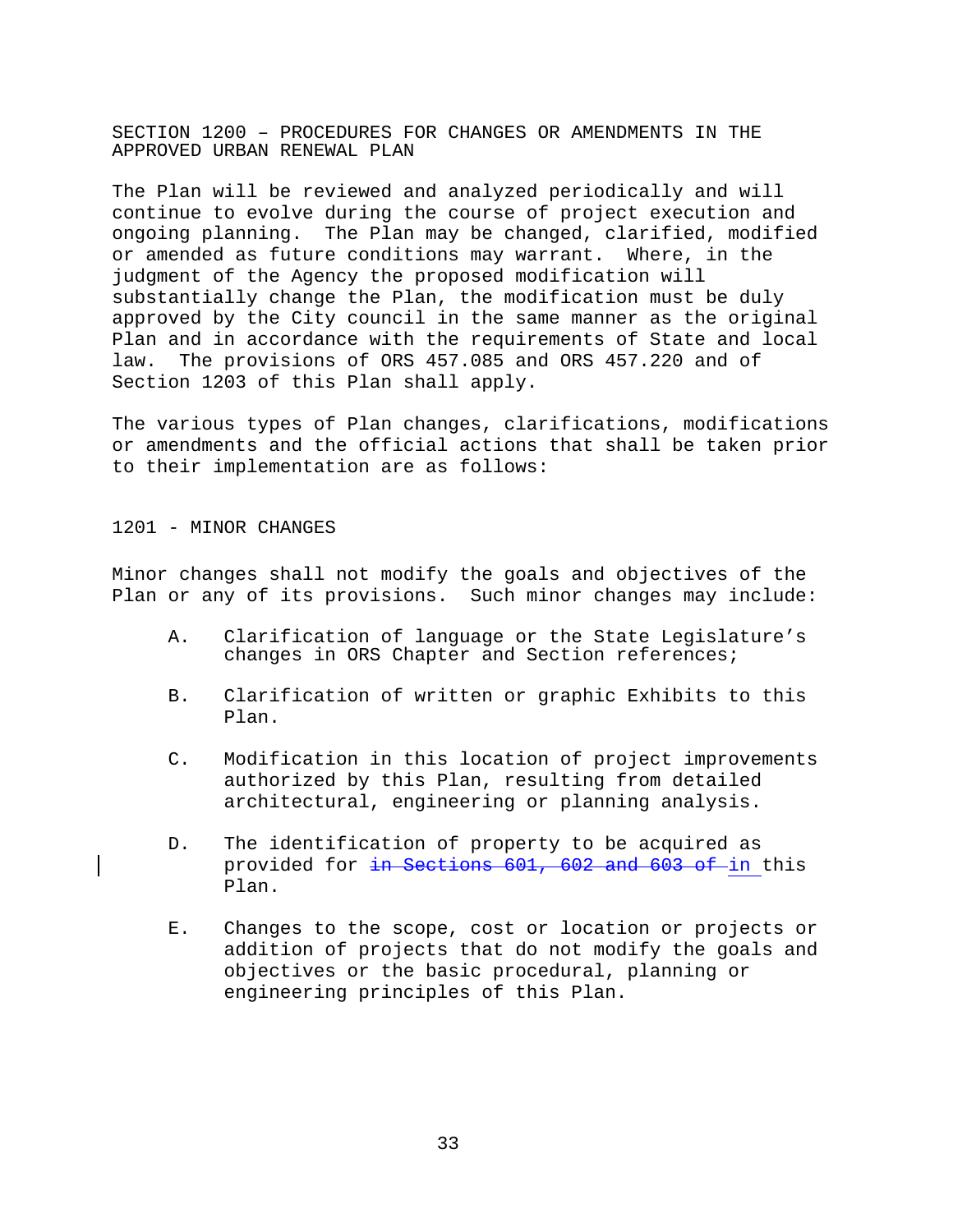Such minor changes, if any, shall be made only by a duly approved resolution of the Agency in which the details of the minor change shall be described.

1202 - AMENDMENT TO THE CITY'S COMPREHENSIVE PLAN OR TO ANY OF ITS IMPLEMENTING ORDINANCES

From time to time during the implementation of this Urban Renewal Plan, the Planning Commission and the City Council of the City of The Dalles may approve amendments or modifications to the City's Comprehensive Plan or to codes, policies, procedures or ordinances which are established to implement such Comprehensive Plan. Further, the City Council may from time to time amend or approve new Building, Health Safety and other Codes that affect the implementation of this Urban Renewal Plan.

A. Where such amendments, modifications or approvals have been officially adopted by the City Council, such amendments, modifications or approvals – which affect the provisions of this Urban Renewal Plan – shall, by reference become a part of the Plan as if such amendments, modifications or approvals were herein stated in full.

B. The City Council shall forwarded to the Agency copies of such Council actions as are herein above described and the Agency shall prepare and approve a resolution recognizing that such City Council amendments, modifications or approvals are to be considered as minor changes to this Urban Renewal Plan as provided in Section 1201 above.

1203 - COUNCIL APPROVED AMENDMENTS

Changes to the Plan that are not minor changes as described in Section 1202 or substantial changes as described in Section 1204 shall be approved by the City Council in the manner described in ORS 457.085(4), (5) and (6) except that the additional notice provisions of ORS 457.120 shall not apply.

Council approved amendments include  $\div$ 

A.Aany changes in any provision of this Plan which would modify the goals and objectives or the basic procedural, planning or engineering principles of this Plan.n; and

B.As set forth in Section 604, any acquisition undertaken in connection with projects or activities not identified in Section 601 or 602 of this Plan.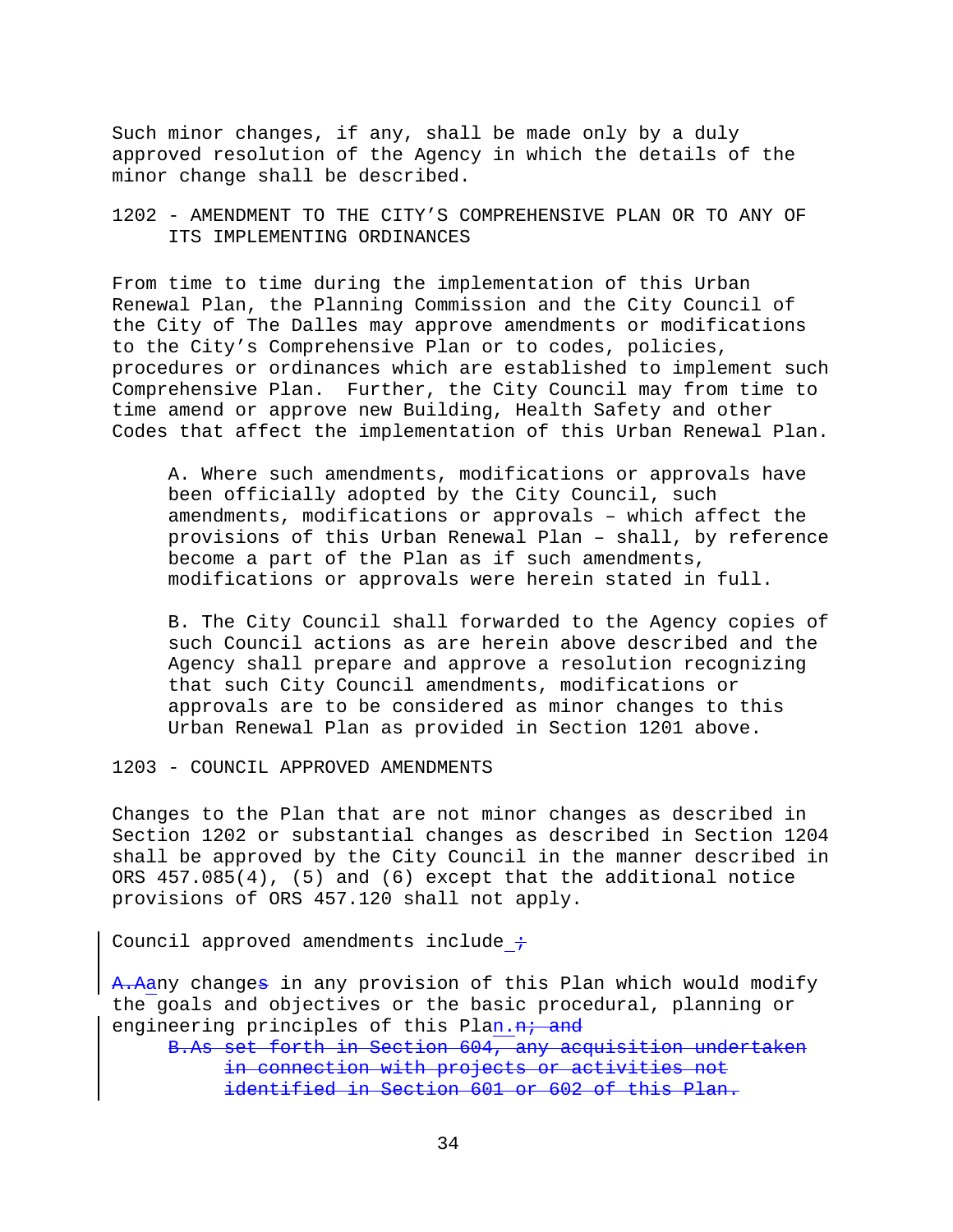## 1204 - SUBSTANTIAL CHANGES

Substantial changes, if any, shall be approved by the City Council in the same manner as the Council's approval of the original plan and in compliance with the provisions of ORS 457.095 and ORS 457.220.

Substantial changes shall include the following:

- A. An increase in the maximum amount of indebtedness that may be issued or incurred under this Plan as set forth in Section 1400-701 of this Plan; and
- B. Adding land to the urban renewal area that totals more than one percent of the existing area of the urban renewal area.
- B. An increase in the effective period of this Plan as set forth in Section 1301.